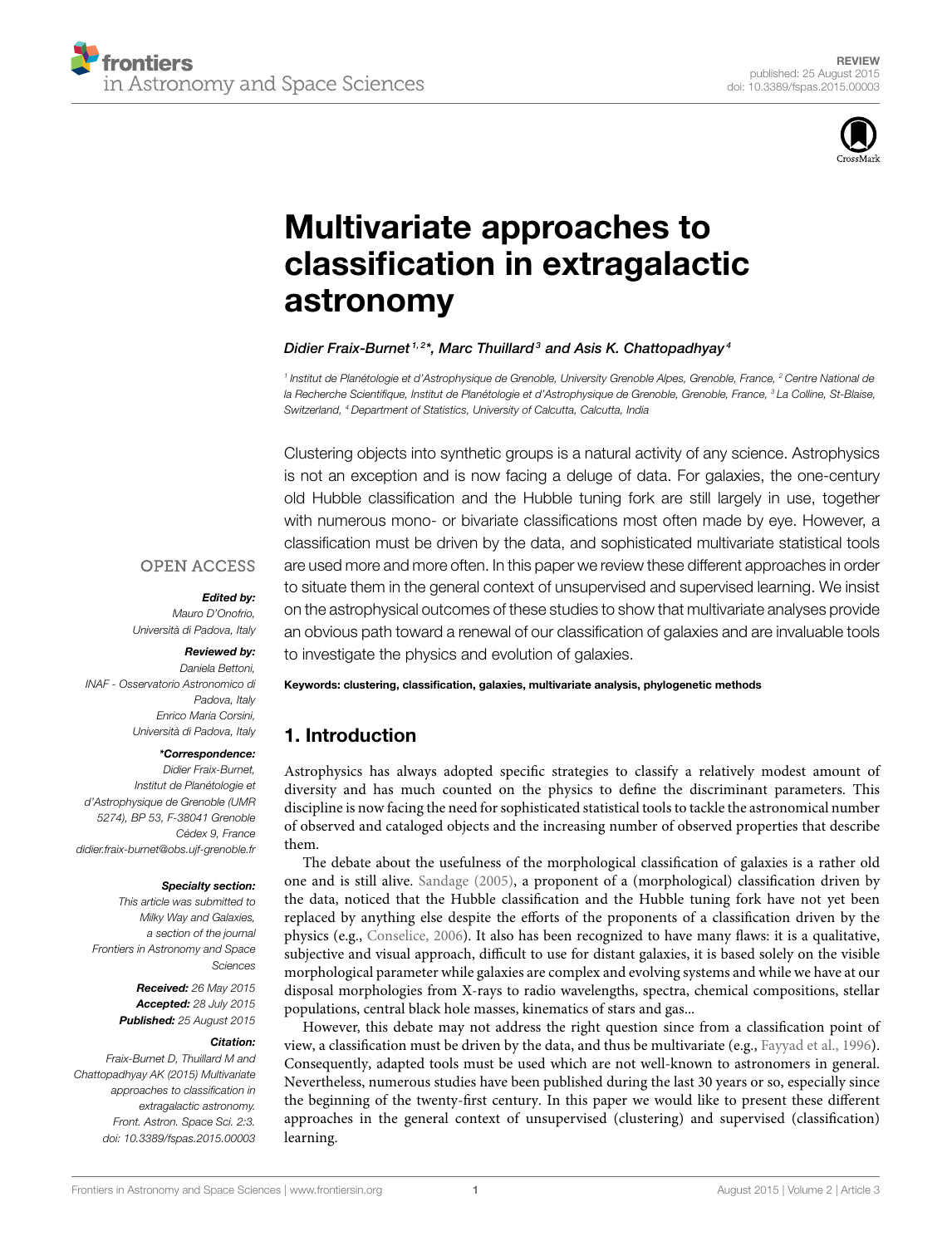Clustering approaches gather objects according to their similarities either through the choice of a distance metric or using some adequate criteria for deciding to which cluster some object belongs. There is a huge class of techniques that partition the data into a pre-defined number of clusters. A well-known algorithm is the k-means (MacQueen, 1967; Ghosh and Liu, 2010).

Another family of clustering techniques uses a hierarchical representation of the pairwise distances between objects in terms of a number of parameters (variables), through a bottom-up algorithm that constructs a tree by relating the closest objects together before relating these first clustering to closest clusters or objects, and so forth until the whole sample is exhausted. The final number of groups is then chosen by cutting the tree at a fixed distance level. The branches of the tree, called a dendrogram, may or may not represent relationships between the objects.

Originally, phylogenetic methods are designed to build a graph representing the evolutionary relationships between species (see reviews in Felsenstein, 2003; Makarenkov et al., 2006). Each node of the graph indicates a transmission with modification mechanism that creates two or more species inheriting from a common ancestor. More generally, a phylogenetic approach can be viewed as an unsupervised clustering approach in which relationships are provided. As a consequence, phylogenetic techniques are particularly versatile and powerful methods for building classification trees. They can be understood in the framework of the graph theory (Semple and Steel, 2003).

There are two kinds of phylogenetic methods, based either on the pairwise distances (or dissimilarities) computed from the parameters describing the objects, or on these parameters themselves.

The distance-based methods build the tree entirely from the distances, putting forward the global similarities between the objects. The friends-of-friends algorithm is relatively famous in astrophysics (e.g., More et al., 2011, and references therein). Also known as the single linkage or Nearest Neighbor algorithm, it is mathematically related to the Minimum Spanning Tree technique which looks for the simplest graph connecting the objects under study (Gower and Ross, 1969; Feigelson and Babu, 2012). A more sophisticated approach used in phylogenetic studies is the Neighbor-Joining Tree technique (Saitou and Nei, 1987; Gascuel and Steel, 2006).

In the parameter-based methods, the parameters are called characters which in astrocladistics correspond to the parameters associated to the physical measurements of some properties of the objects. The parameter-based methods evaluate all possible trees that can be constructed with the objects, and select the tree(s) corresponding to an optimization criterion. The process is thus based on the distribution of the parameter values.

Parameter-based methods can describe a larger variety of evolutionary scenarios and are thus more general that the distance-based methods. But this is at the cost of a larger computation time which quickly becomes prohibitive. Mathematically, formal connections between parameter- and distance-based methods are developed in the case of continuous parameters (e.g., Thuillard and Fraix-Burnet, 2009, in revision), explaining why both kinds of methods are successfully used in phylogenetic studies.

Among the parameter-based techniques, cladistics is the most famous one. Invented in the 1950's by Hennig (1965), its principle looks simple: two (or more) objects are related if they share a common history, that is they possess properties inherited from a common ancestor. In practice, a cladistic analysis asks for the objects under study to be described by evolutionary characters (parameters or descriptors) for which at least two states are defined: one is said to be ancestral, the other one is said to be derived. The derived state corresponds to an innovation in the evolution and is assumed to have been acquired by an unidentified ancestor. This is the transmission phase of inheritance making descendants look similar to their parents. The accidents in this process are called modifications and generate diversity. This transmission with modification process was invoked by Darwin to explain the observed hierarchical organization of the biological diversity. Several approaches have been developed to search for the best tree representation using Maximum Likelihood, some Bayesian approaches or Maximum Parsimony. In Maximum Parsimony, one searches for the tree representation of the data with the smallest number of evolutionary steps to explain the data. But in essence, any entity, be it biological or not, evolving with a transmission with modification process can be a priori studied by Maximum Parsimony, provided evolutionary states can be defined for the characters.

A more general representation of relationships are given by networks even though their interpretation is quite complex, but they can be approximated by several trees.

In this review, we do not intend to present all possible techniques in both supervised and unsupervised learning. Rather, we focus on the astrophysical published studies made with the objective of discovering structures in a data set, in other words a new clustering and possibly a new classification of galaxies, beyond the traditional Hubble morphological scheme. We refer the reader to the complete review by Ball and Brunner (2010) on data mining tools used in astrophysics for further information and references in particular on the separation of sources or the classification of galaxies into morphological types. Our paper is mainly devoted to unsupervised classification (clustering) and presents the phylogenetic methods which are not included in Ball and Brunner (2010). In addition we insist on the astrophysical outcome and the new insights that such studies have brought to our knowledge on galaxy physics and diversity.

Part of this paper is inspired from De et al. (2013) which compares the applicability of some of the clustering techniques on the basis of Gaussian and non Gaussian astronomical data sets. Here, we do not make such a comparison.

The paper is organized as follows. The first section presents a frequent prerequisite to data mining, the dimension reduction (Section 2). This approach has been heavily used in the extragalactic literature to identify groups in the reduced component space, the motivation being mainly for automatic classification in large data sets. The second section describes the important difference between this motivation, called (supervised) classification, and the clustering (unsupervised classification)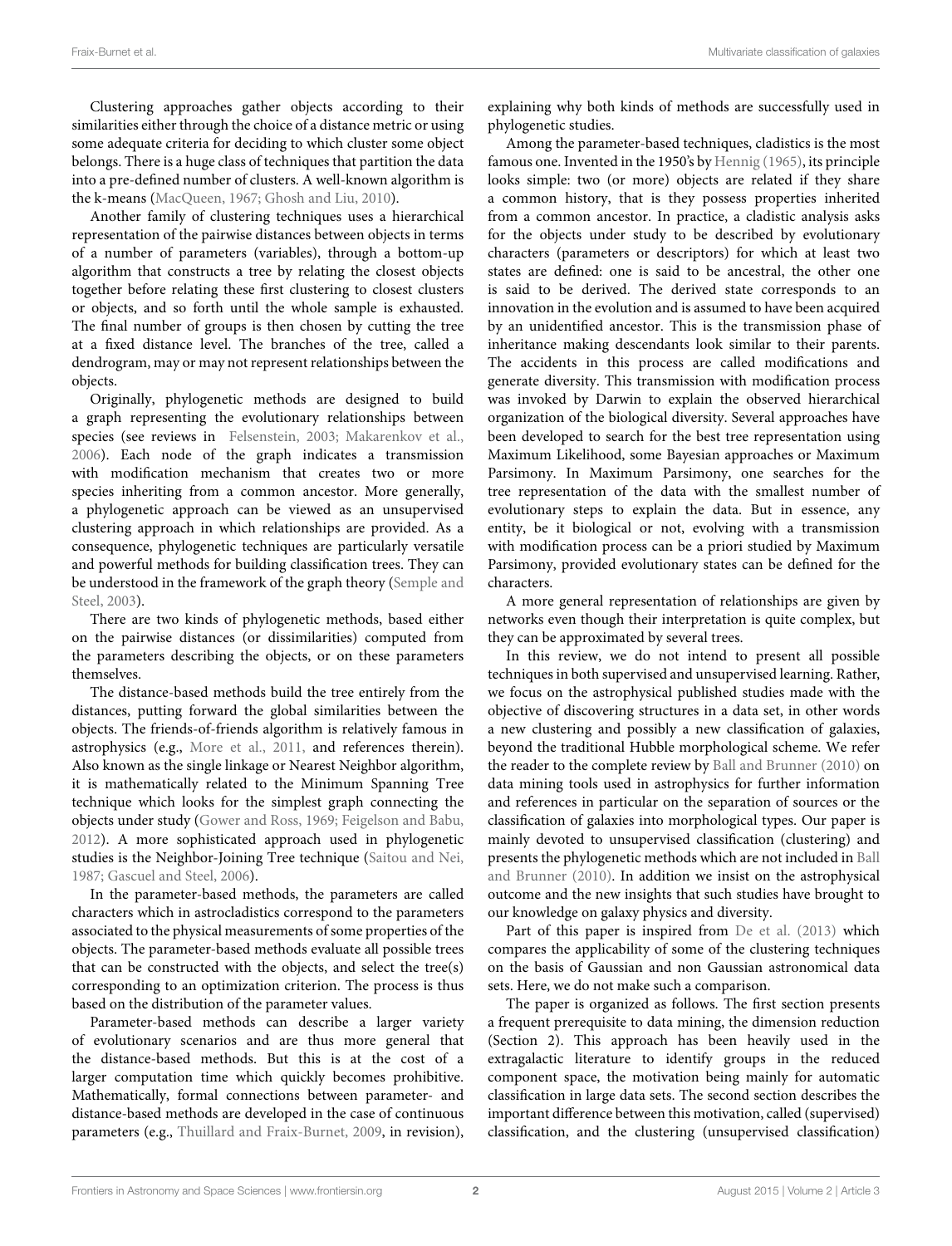which is the main topic of this paper (Section 3). We also discuss shortly the concept of similarity between objects.

Partitioning methods divide the sample into distinct groups. This can be made with hard or soft bounds depending on whether the membership is a probability or not (see e.g., Andrae et al., 2010). The k-Nearest Neighbor (Section 4), Support Vector Machine (Section 5), and k-means (Section 6) methods are of the first kind. The fuzzy clustering approach (Section 7) belongs to the soft partitioning techniques and often extends the applicability of the previous methods. The Information Bottleneck approach is able to provide both kinds of classification (Section 8).

These partitioning methods require the number of classes as an input. Some other techniques try to fit some distributions to the data set, the optimization process providing the number of groups best fitting the data. These techniques are based on mixture model (Section 9) and wavelet (Section 10) methods.

A different category of clustering approaches establishes relationships between the objects and derive the groups from the generated graph. The first such category are the hierarchical methods (Section 11) which build a tree based on the pairwise distances. Different cuts on the tree result in different numbers of classes. These cuts can be chosen on the basis of objective arguments but also may vary according to the goal of the analysis since the tree provides a synthetic view of the structures within the data set, instead of just the group memberships. Another kind of graphs are the networks produce by the Minimum Spanning Tree method (Section 12). The last kind of relationships are evolutionary relationships. This is the domain of the phylogenetic techniques, a very wide subject of bioinformatics. We here present only the Maximum Parsimony (cladistics), Neighbor-Joining Tree Estimation and Outer Planar Networks that have been applied in the context of galaxies (Section 13).

# 2. Dimension Reduction Approaches

## 2.1. Methods

When the data set is large (both in terms of number of variables and number of observations) one may first apply some appropriate dimension reduction technique and then perform clustering on the reduced data set.

One must keep in mind that the discriminant usefulness of distances is lost in high dimension parameter spaces since distances tend to become similar (one of the aspects of the "curse of dimensionality").

## 2.1.1. Principal Component Analysis (PCA)

In this technique, given a data set of observations on correlated variables, an orthogonal transformation is performed to convert it into a set of uncorrelated variables called the principal components. The number of principal components is less than or equal to the number of original variables. This transformation is defined in such a way that the first principal component has the largest possible variance. One rule of thumb is to consider those components whose eigen values are greater than one in the reduced space. Principal components are guaranteed to be independent only if the variables are jointly normally distributed.

#### 2.1.2. Independent Component Analysis (ICA)

Principal component analysis, Factor Analysis, Projection Pursuit are some popular methods based on linear transformation. But ICA is different because it looks for the components in the representation that are both statistically independent and non Gaussian. ICA separates statistically independent components, which are the original source data, from an observed set of data mixtures. All information in the multivariate data sets are not equally important. There is often a need for extraction of the most useful information. ICA extracts and reveals useful hidden factors from the whole data sets. ICA defines a generative model for the observed multivariate data, which is typically given as a large database of samples. Contrarily to PCA, the components are not imposed to be orthogonal.

Independent Component Analysis (Comon, 1994), model assumes the form

$$
X = AS \tag{1}
$$

where  $X$  is a data matrix,  $A$  is the non-singular mixing matrix, S is matrix of independent components.  $A^{-1}$  is the unmixing matrix. The main goal of ICA is to estimate the unmixing matrix  $A^{-|}$  . It is assumed that the data variables are linear or nonlinear mixtures of some latent variables and the mixing system of Equation (1) can be written as,

$$
X_i = a_{i1}S_1 + a_{i2}S_2 + \dots + a_{in}S_n, i = 1, 2, ..., n
$$
 (2)

The  $S_i$  are mutually independent and  $a_{ii}$  are the entries of the non-singular matrix  $A$ . Here,  $n$  is the number of parameters (variables). For performing ICA, the data set has to be whitened in the sense that correlations in the data have to be removed.

There is no rigorous method to determine the optimum number of ICs. For instance, the number of independent components can be taken to be equal to the number of principal components with eigen values greater than 1 (Albazzaz and Wang, 2004). As most of the data sets in Astrophysics are likely to be non Gaussian, ICA can be successfully used in many situations (Chattopadhyay et al., 2013a,b).

## 2.2. Applications

PCA technique was applied in a few papers in the 1970s and 1980s with the goal of finding the main parameters explaining the variance among galaxy samples. For instance, Watanabe et al. (1985) used four parameters (diameter, magnitude, mean surface brightness, and mean concentration index) and found that two principal components explains 97% of the total variance in their sample of all morphological types, in agreement with other studies. While (Watanabe et al., 1985) do not find differences in the two-dimension PC plane between elliptical and disk galaxies, Whitmore (1984) more explicitly looks for an objective classification of galaxies: "The fact that there are so many different classification systems for galaxies...demonstrates that we are still searching for the fundamental properties." Using more parameters (up to 15) they agreed with the other studies on two components explaining most of the variance, and tentatively identify them as scale and form. They do not devise a new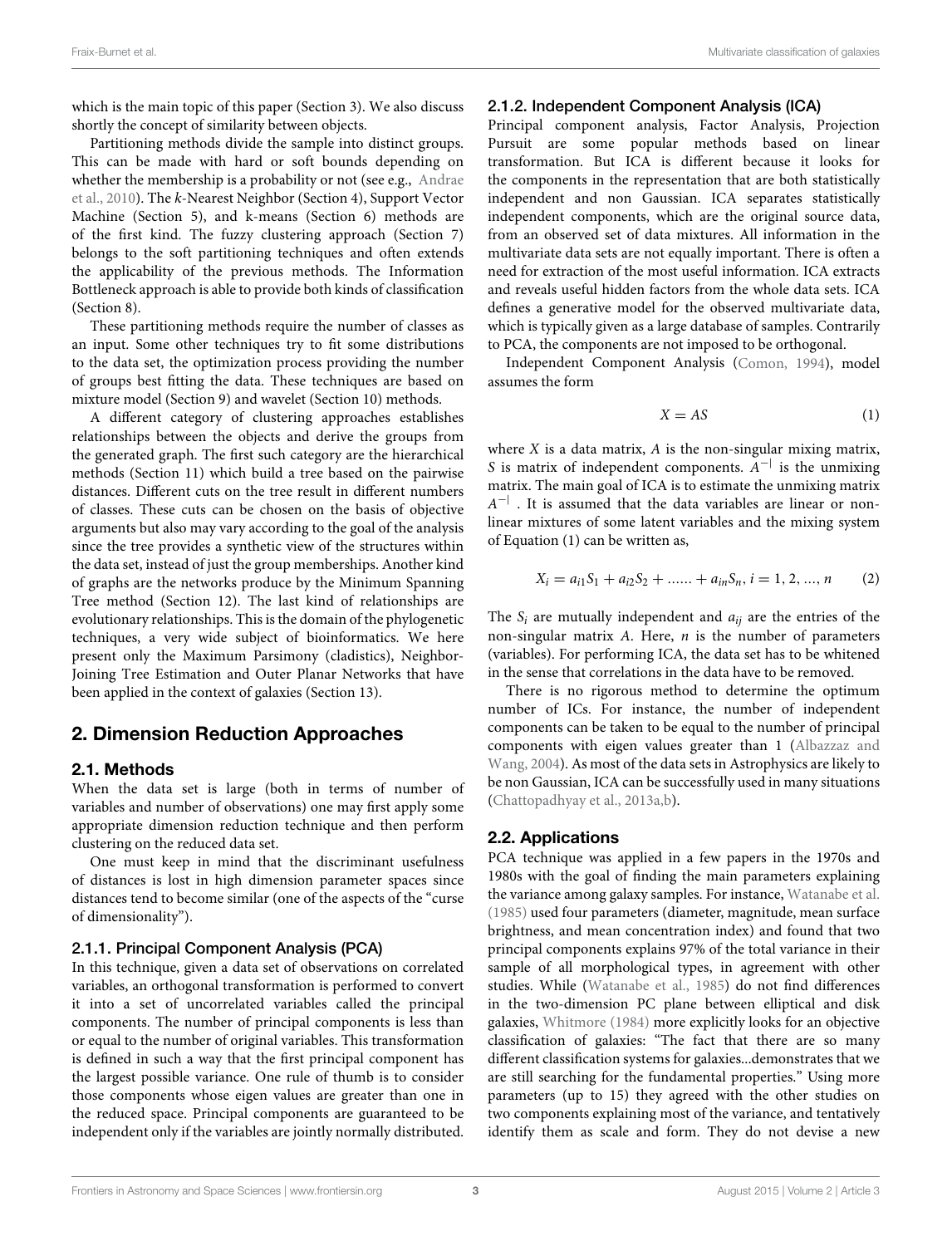classification scheme, but rather identify different correlations depending on the position of the galaxies on the 2D diagram.

Chattopadhyay and Chattopadhyay (2006) also found two components in a PCA analysis of samples of spiral galaxies with extended rotation curves. They constructed new "fundamental planes" with these components, pinpointing the most important physical factors. They also performed a multiple stepwise regression analysis of the variation of the overall shape of the rotation curves and find that it is mainly determined by the central surface brightness, while the shape purely in the outer part of the galaxy (beyond the optical radius) is mainly determined by the size of the galactic disk. Such a regression is interesting to predict still unobserved values for some parameters, and is improved by the reduction of the dispersion in the principal component space.

Peth et al. (2015) used PCA as a simple way to reduce the dimensionality, break internal degeneracies and find the natural distributions of data in the parameter space characterizing the structures and shapes of galaxies that they study. These principal components are then used to classify the shape of galaxies through a hierarchical clustering technique (see Section 11).

Several studies (e.g., Connolly et al., 1995) used PCA both as a dimension reduction and as a tool for classification of spectra of galaxies. Spectra are characterized by a high number of attributes (the wavelengths) that are not independent since a spectrum is made of a continuum spectrum from stars plus absorption and emission lines from the gas. PCA has in principle the power to identify the minimum number of spectra to combine in order to obtain the observed diversity. Connolly et al. (1995) used a variant of the PCA technique, the Karhunen-Love transform, which allows for weighting differently some parts of the spectra. They not only find that two eigenspectra are necessary to account for most of the variance of the spectra of galaxies, but the distribution of classes in the two-parameter space is one-dimensional. They proposed a scheme of 10 classes, some corresponding to the broad morphological types Sa, Sb, S0, and E, while the six others are starburst objects. Their work was intended to be used by spectral surveys to classify automatically the observations.

In a similar scope of general classification of galaxies, one must mention the attempt by Scarlata et al. (2007) to build a morphological automated classification of galaxies, the ZEST catalog, using PCA (see Coppa et al., 2011) but the parameters used are criticized by Andrae et al. (2010). This illustrates the importance of the selection of the parameters for a multivariate clustering or classification analysis which at some point may appear arbitrary and subjective. A special care should be brought to this initial step through the analysis of the data set itself with dedicated data mining tools.

Another instance is the classification established by Conselice (2006) using a PCA analysis together with a Spearman Rank correlation test to better understand the parameters of the data set. His approach is to use the PCA on some set of parameters and then understand the physics of the principal components. So the PCA shed light on the underlying physics from which a classification scheme can be built. He finds three dimensions for this scheme, with the mass (scale), the star formation (spectral type), and the interactions/mergers (degree of dynamical disturbances). This should remind that PCA is not a clustering technique per se, it provides a new representation of the data from which a clustering may be performed. Indeed the work by Conselice (2006) proposes new relationships between the morphological classes. His scheme appears as a more physical replacement of the 2D Hubble tuning fork diagram.

The Principal Component Analysis assumes a linear combination of the parameters, a rather strong assumption. Taghizadeh-Popp et al. (2012) have used a non-linear PCA, the Principal Curve analysis, "which can be seen as a nonparametric extension of linear PCA. The principal curve is the curve following the location of the local mean in the multi-dimensional cloud of data points." They obtain a drastic dimension reduction with a one-dimension parameter space (the Principal Curve) which they divide arbitrarily into 20 groups of equal densities. They compute a distance (the arc length) that ranks the galaxies so providing a natural and objective way of ordering, partitioning, and classifying the rich zoo of galaxies in the nearby universe. Taghizadeh-Popp et al. (2012) do not include luminosity nor mass in the process in order not to bias the study of the luminosity function as a function of the arc length. This is debatable but they are right in saying that it would induce a bias since these parameters will define a strong axis of variance in the PCA. Nevertheless, would it be possible to classify galaxies without their mass? Could massive galaxies have the same history as less massive ones? This shows that the choice of the parameters is never so obvious, and generally related to the choice of the technique used as well. The interesting point is that they recover known trends in the physics of galaxies, but more importantly they can identify new kinds of galaxies pointing out particular physical processes and histories of galaxies. These discoveries can only be made by multivariate analyses.

Folkes et al. (1996) applied PCA on spectra of low signal-tonoise ratio mainly as a dimensionality reduction technique. The few principal components are then used to train a neural network in order to classify galaxies into the five broad morphological types. Even though this approach is efficient for big data sets, it appears limited to normal galaxies since they find that a new classification scheme must be used where unusual features are present in the spectra.

The ICA analysis is still less common than PCA for the study of galaxies. At least two studies have been published, an ensemble learning for ICA (Lu et al., 2006) and a mean field independent component analysis (Allen et al., 2013). In the first case, 1326 synthetic spectra have been used coming from Single Stellar Population models. They select 74 "sufficiently" different spectra from these (using an objective criterion) since the ensemble learning part converges very slowly. The ICA analysis yields six most significant components, and the 1326 spectra are fitted on these components. Each component represent a basic element behind the spectra of galaxies, and they find that each of them can be associated closely to one or a few stellar types plus some peculiar line properties. These six components are then used on real galaxy spectra to derive the stellar contents like starlight reddening, stellar velocity dispersion, stellar content, and star formation history. Even though PCA is much faster,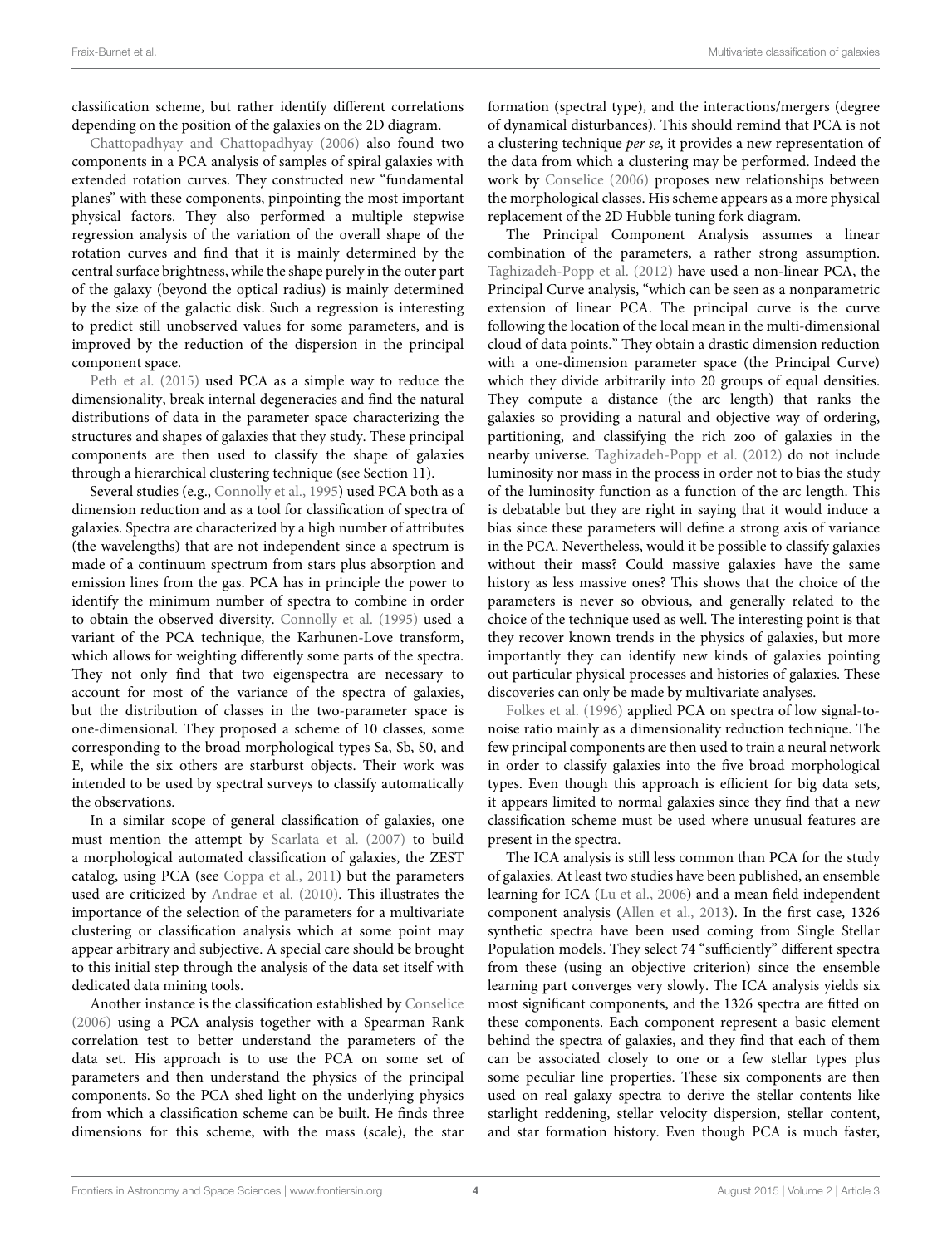it does not provide this important information because of the orthogonality constraint that does not allow the components to be non-negative.

Allen et al. (2013) used the mean field ICA which is a probabilistic ICA using a prior to constrain the components. They find that 10 components (divided into five continuum and five emission components) are required to produce accurate reconstructions of essentially all narrow emission-line galaxies to a very high degree of accuracy. Using these 10 components on a large sample of Sloan Digital Sky Survey (SDSS) galaxies, they identify the regions of parameter space that correspond to pure star formation and pure active galactic nucleus (AGN) emission-line spectra, and produce high S/N reconstructions of these spectra.

In a similar fashion, Hurley et al. (2014) applied the Non-negative Matrix Factorization technique which has been developed for blind source separation problems. Unlike PCA, this technique imposes the condition that weights and spectral components are non-negative that is also possible in the ensemble learning approach for ICA described above (Lu et al., 2006). This more closely resembles the physical process of emission in the mid-infrared region studied in this work, resulting in physically intuitive components. They find seven such components, including two for AGN emission, one for star formation, and one for the rising continuums at longer wavelengths. They show that the seven components can be used to separate out different types of objects (see Section 9) and to separate out the emission from AGN and star formation regions and define a new star formation/AGN diagnostic which is consistent with all mid-infrared diagnostics already in use but has the advantage that it can be applied to MIR spectra with low signal-to-noise ratio or with limited spectral range.

# 3. Supervised and Unsupervised Learning

## 3.1. Distances/Dissimilarities

A lot of learning techniques require a dissimilarity measure. Among them, the distances obey the well-known triangular properties and define a metric. In hierarchical clustering, the distances mainly come from a very general distance known as the Minkowski's distance or the pth norm, which may be defined as follows. For two points  $P = (x_1, x_2, \dots, x_n)$  and Q  $=(y_1, y_2, \ldots, y_n)$  in the *n* dimensional space, the *p*th norm is given by

$$
L_p = \left(\sum_{i=1}^n |x_i - y_i|^p\right)^{1/p}
$$
 (3)

For  $p = 1$ , it gives the Manhattan distance (L<sub>1</sub> norm). For  $p = 2$ , it reduces to the Euclidean distance ( $L_2$  norm). Also for  $p =$  $\infty$ , the L<sub>p</sub> norm results in Chebyshev distance. In hierarchical clustering, Euclidean and Manhattan distances are mainly used. But these measures are applicable only to continuous data. For categorical or binary data other distances must be used but will not be addressed in this paper.

It may be noted that the selection of the appropriate distance matrix for clustering problems completely depends on the physical situation.

## 3.2. Supervised Learning (Classification)

Supervised learning technique may be viewed as a mapping between a set of input variables and an output variable. This mapping is applied to predict the outputs for unseen data. The main characteristic of supervised learning is the availability of annotated training data. It supervises the learning system to instruct on the labels to associate with training examples. These labels are known as class labels in classification problems. Supervised learning induces models for the training data and these models are then used to classify other unlabeled data. Two most popular supervised learning techniques are the Nearest Neighbor (Section 4) and the Support Vector Machines (Section 5) classifiers.

## 3.3. Unsupervised Learning (Clustering)

The unsupervised learning or clustering seeks some pattern in the data set by starting from the raw data with or without any distributional assumption regarding the underlying distribution. The three main categories of this kind are (i) connectivity based clustering (like hierarchical clustering, see Section 11), (ii) centroid based clustering (like k-means, see Section 6), and (iii) density based clustering (like DBSCAN or more generally kernel density estimation).

An overview of these approaches can be found in D'Abrusco et al. (2012) with many references of applications in astrophysics. Most of the methods that we present in the following are unsupervised clustering. The reason is that the multivariate analyses of galaxies essentially are either supervised approaches based mainly on dimension reduction techniques (mostly PCA, see Section 2) or unsupervised methods to discover new classification schemes of galaxies which are really objective and multivariate.

# 4. Nearest Neighbor

## 4.1. Method

The k-Nearest Neighbor (NN) algorithm is very intuitive. It starts from a training set for which we have the class labels. In order to make a prediction about a new observation, one looks at the labels of its  $k$  NN and uses a majority vote to make the prediction (**Figure 1**). As the number of neighbors used in making the prediction increases, the decision boundaries become smoother, the bias increases, but the variance decreases.

## 4.2. Applications

Ball et al. (2007) explored the k-NN technique for determining photometric redshifts in petascale databases using 55,746 quasar spectra from the SDSS. The algorithm is trained on a representative sample of the data. The main result is that the comparison between the photometric and the spectroscopic redshifts shows no region of catastrophic failure where the two derived values differ a lot, contrarily to other methods used to derive photometric redshifts.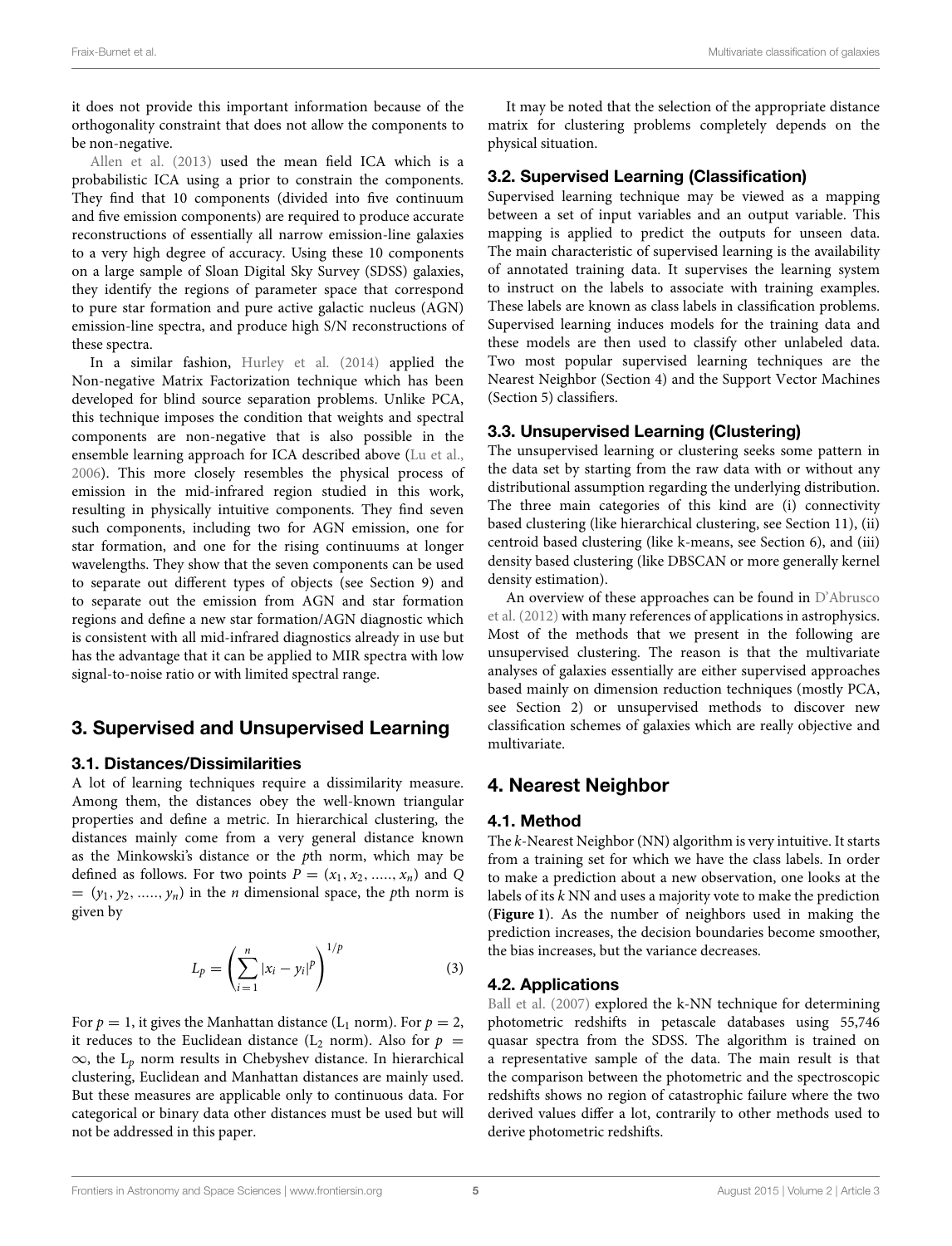

# 5. Support Vector Machine

## 5.1. Method

Support Vector Machine (SVM) aims to find the hyperplane that best separates two classes of data through an optimization method. Instead of using just a standard orthogonal basis, SVM uses many functions to describe good separating surfaces. The input data are viewed as sets of vectors, and the data points closest to the classification boundary, determined from a training sample, are the support vectors. SVM fundamentally separates two classes of objects which is probably a limitation in its use for the classification of galaxies.

They use optimization methods to find surfaces that best separate categories. Their key innovation is to express the separating surfaces in terms of a vastly expanded set of basis functions. Instead of using just a standard orthogonal basis, SVMs use many basis elements.

## 5.2. Applications

SVM has been used by Huertas-Company et al. (2008) for the morphological classification of galaxies from the COSMOS survey. The training sample is a limited sample classified visually using a 12-dimensional volume, including 5 morphological parameters, and other characteristics of galaxies such as luminosity and redshift. The objective is to be able to classify automatically the results of big surveys. However, the result seems a little bit disappointing since it can only separate between the two broad classes of early- and late-type galaxies, with an error of about 20%, even though this is better than other methods generally used.

# 6. K-Means

## 6.1. Method

The k-means algorithm (MacQueen, 1967; Ghosh and Liu,  $2010$ ) is a partitioning approach that starts with k centroids, k corresponding to the number of clusters given a priori. It then assigns each data point to the closest centroid and when the

clusters are built, the new  $k$  centroids are computed and the process iterates until convergence (**Figure 2**). The result depends very much on the initial centroids. Repeating the analysis with several initial choices is always a good idea, but consistency is not guaranteed if the data do not contain distinguishable and roughly spherical clusters. Some strategies have been devised to guess the best initial choice for the centroids (e.g., Sugar and James, 2003; Tajunisha and Saravanan, 2010) and many indices are available in the package NbClust (Charrad et al., 2014) of R (Team, 2014).

A variant called the k-medoids algorithm (Kaufman and Rousseeuw, 1987; Reynolds et al., 2006) chooses data points as centers (medoids) and is known to be more robust to noise and outliers.

## 6.2. Applications

The k-means algorithm has been used in the context of stars (e.g., Gratton et al., 2011; Simpson et al., 2012), galaxies (e.g., Fraix-Burnet et al., 2010; Sánchez Almeida et al., 2010; Fraix-Burnet et al., 2012), or Gamma-Ray Bursts (Chattopadhyay et al., 2007).

Sánchez Almeida et al. (2010) performed a k-means analysis of a large number (788,677) of spectra from the SDSS. Each spectra is a collection of about 4000 wavelengths, making the full data set very computationally demanding for a direct k-means. They thus decided to limit the spectra to a priori informative regions, reducing the number of "parameters" to 1637. Their analysis is affected by the dependence of the result on the seed. They say that estimation tools for the number of clusters could not be applied because of the sample size. Using some criteria, they end up choosing randomly one classification having 28 classes. The result looks more like a continuum distribution of spectra, and even if not shown, overlapping between classes is important. This questions the validity of the k-means approach in this case as another k-means analysis of the same sample has shown (De et al., in press).

Multivariate k-means analyses of smaller sample of galaxies with the aim of discovering new classes of galaxies have been performed as a complement to other clustering methods by Fraix-Burnet et al. (2010) with the four parameters of the fundamental plane, and by Fraix-Burnet et al. (2012) with six parameters selected from 23 available. In the latter case, the selection of the parameters is made through different statistical tools, in order to find a parameter subspace in which a robust clustering of the data is present. This leads to the important result that several very different clustering techniques yield compatible clusterings, giving good confidence to the result. The astrophysical implications are numerous since a new classification is established and the average properties and the correlations varies from group to group and often differ from those of the global sample. However, the interpretation benefited from the relationships between the classes established by the phylogenetic method used in these works and discussed in Section 13. Even though the clusters are similar, the absence of these links in the k-means results is clearly missing.

Chattopadhyay and Karmakar (2013) performed a k-means analysis of a large sample of dynamically hot stellar systems from globular clusters to giant ellipticals, in quest of the formation theory of ultra compact dwarf galaxies (UCDs), using three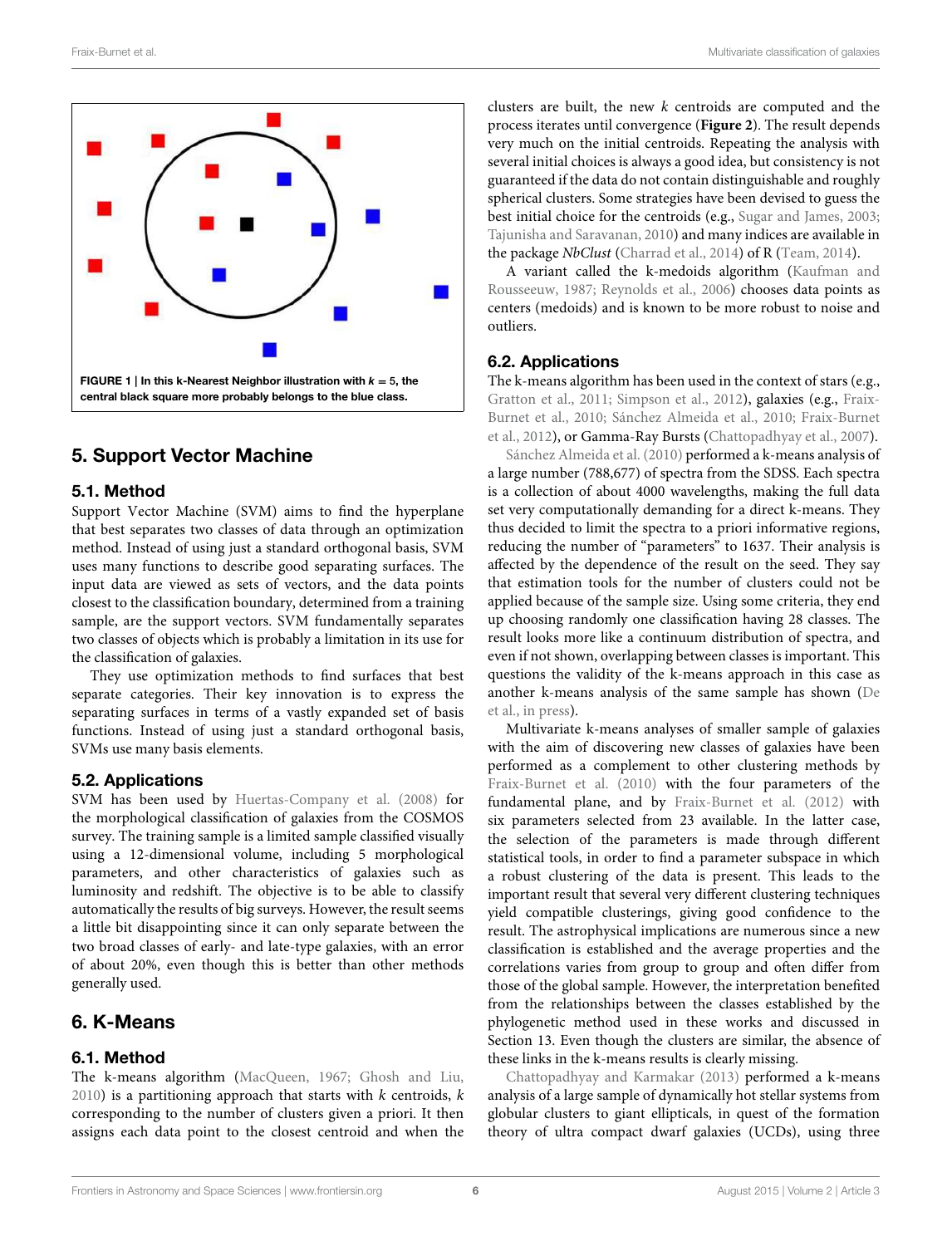

parameters (logarithm of stellar mass, logarithm of effective radius, and stellar mass to light ratio). The number of clusters, five, is given by the optimum criterion of Sugar and James (2003). The classification of UCDs provides some new clues to the long discussed hypothesis that these objects may be formed either as massive globular clusters or have an origin similar to nuclei of dwarf galaxies.

# 7. Fuzzy Clustering

## 7.1. Methods

In non-fuzzy or hard clustering, data is divided into crisp clusters, where each data point belongs to exactly one cluster. In fuzzy clustering, the data points can belong to more than one cluster, and associated with each of the points are membership grades which indicate the degree to which the data points belong to the different clusters. Many algorithms exist, many of them being extension of hard clustering algorithms. One example is the fuzzy C-means which is very similar to the k-means (Section 6) but adding a weight between 0 and 1 to each point characterizing its probability to belong to a given group, and a degree of fuzziness of the groups.

## 7.2. Applications

Coppa et al. (2011) studied the bimodality of galaxies which comes from a double peak distribution in some scatter plots, particularly in color-color diagrams. The origin of this bimodality and the relationship between the two broad classes, "red" and "blue" or "late type" and "early type," is still not understood. Evolution is probably involved, but then what is the status of the overlapping regions called "the green valley"? To know whether this bimodal distribution is an intrinsic property of galaxies and their evolution, multivariate analysis must be used since it appears in several scatter plots. Coppa et al. (2011) use an unsupervised fuzzy partition clustering algorithm applied on the principal components of a PCA analysis. They use eight parameters, two coming from spectra, one from photometry and five describing the morphology. They keep three principal components to perform the clustering analysis which proceeds in two steps: a modified fuzzy k-means algorithm to guess the memberships and the cluster centroids, and a second algorithm (fuzzy modification of maximum likelihood estimation) to achieve optimal fuzzy partition (see references in Coppa et al., 2011).

They decide to identify three clusters, blue, red, and green, somewhat giving up the fuzzy nature of their study. In addition, they name the clusters after previous classifications, even though "the 'early type cluster is not intended to be made up of pure passive galaxies; rather, it is composed also by bulge-dominated weakly-star forming objects." This is a quite confusing practice especially because they discover some new kinds of objects which are invaluable for our understanding of the physics and evolution of galaxies.

Bayesian approaches can also be seen as soft classification as illustrated for instance in the separation between star forming galaxies and Active Galactic Nuclei (AGNs) in Norman et al. (2004) to avoid confusion between different kinds of objects.

# 8. Information Bottleneck Technique

#### 8.1. Method

The Information Bottleneck Method (Tishby et al., 2000) is a simple optimization principle for a model-free extraction of the relevant part of one random variable with respect to another. The algorithm is extremely general and may be applied to different problems in analogous ways. A great advantage of this unsupervised clustering technique is that it avoids the arbitrary choice of the distance and provides a natural quality measure for the resulting classification.

Using the mathematical notations of Slonim et al. (2001) that applied this technique to galaxies, the optimal classification is given by maximizing the functional:

$$
\mathcal{L}[p(c|g)] = I(C; \Lambda) - \beta^{-1}I(C; G)
$$
 (4)

where C represents the classes, G the galaxy sample and  $\Lambda$ the spectral wavelengths.  $I(C; \Lambda)$  and  $I(C; G)$  are the mutual information between C; $\Lambda$  and C; G.  $\beta^{-1}$  is the Lagrange multiplier attached to the complexity constraint. For  $\beta \rightarrow 0$ the classification is non-informative, and for  $\beta \rightarrow \infty$  the representation becomes arbitrarily detailed.

## 8.2. Applications

Slonim et al. (2001) explain that by normalizing the total photon counts in each spectrum to unity, we can consider it as a conditional probability, the probability of observing a photon at a specific wavelength from a given galaxy. The ensemble of spectra can thus be seen as a conditional probability distribution function that allows to undertake the information theory-based analysis. For any desired number of classes, galaxies are classified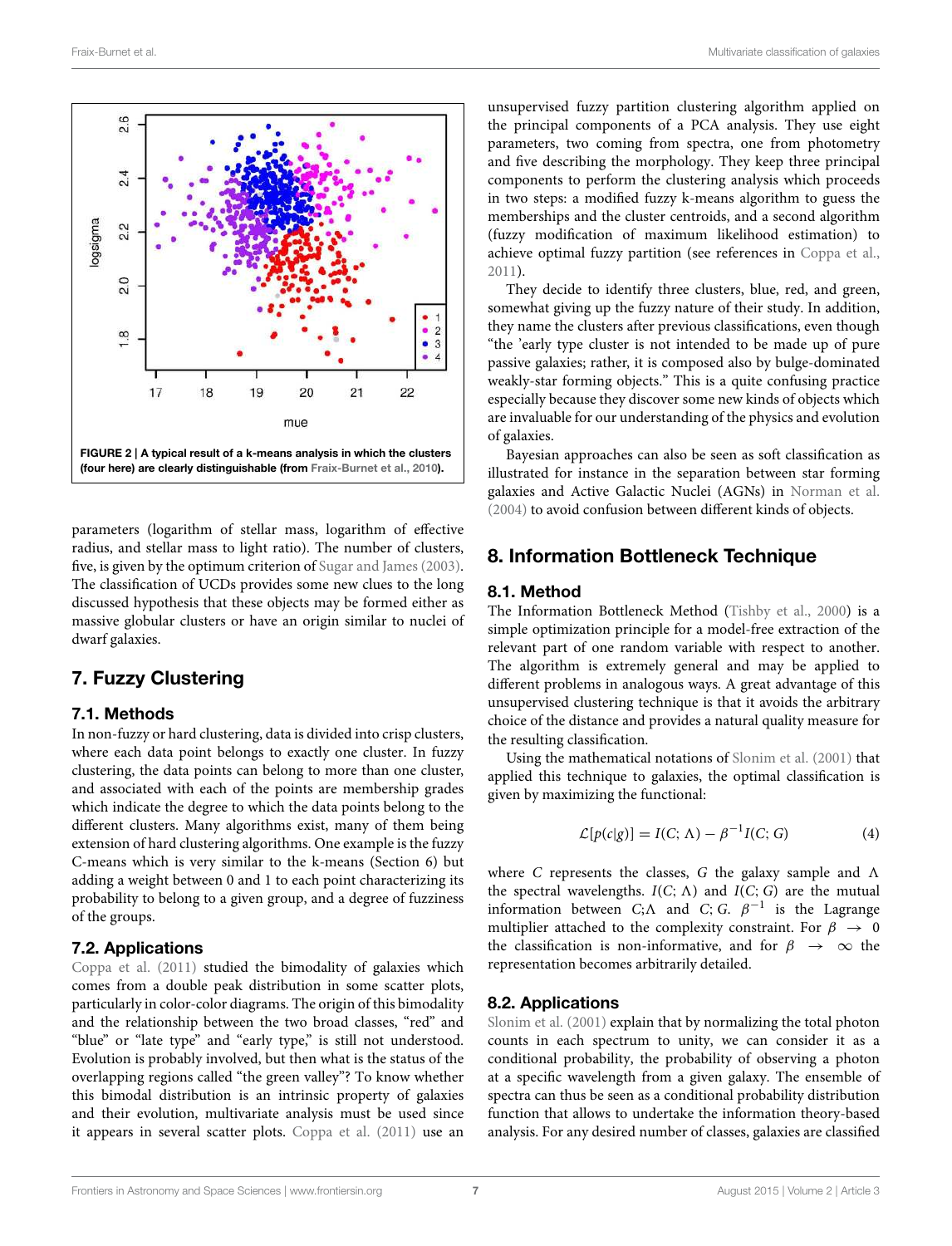such that the information content about the spectra is maximally preserved.

The number of classes is an issue in most unsupervised clustering techniques, and the information bottleneck shares this difficulty too. Slonim et al. (2001) note that "the true or correct number of classes may be an ill-defined quantity for real data sets and the number should be determined by the desired resolution, or preserved information." However, one should be careful to use objective arguments based only on statistics, since the physical interpretation should come at the end to tell whether or not the result is interesting.

The main results of this study is the demonstration that an objective and automated technique can yield a classification of spectra which is very physical, in the sense that it recovers results obtained more classically, but is able to discover other classes and correlations between physical parameters. An interesting point in their study is that they applied the same techniques to two samples, one observed and one simulated. The good agreement between the two clusterings shows that the models of galaxy evolution are sensible. This is a good approach to test the models by statistically comparing two populations using multivariate data sets.

## 9. Mixture Models

#### 9.1. Methods

Most partitioning methods use a distance to define the clusters. In model-based clustering methods, each cluster can be represented by a parametric distribution, the data set being thus considered as a mixture of such model distributions (Qiu and Tamhane, 2007). The parameters include the mixing proportions or the prior probabilities of the clusters since the true cluster memberships of the observations are unobserved. The optimization relies on the likelihood of the weighted linear combination of the cluster distributions through the Expectation-Minimization (EM) algorithm. Clustering is done by applying the maximum posterior (Bayes) rule. The process yields a soft classification (probability of membership) and a fit to each cluster distribution.

The mixture model approach also provides expected misclassification probabilities. It requires the number of clusters to be known, which can be for instance estimated with the tools developed for the k-means analysis (Chattopadhyay et al., 2009, Section 6).

#### 9.2. Applications

Davoodi et al. (2006) find four Gaussian distributions best fit the color distribution of 16,698 extragalactic infrared sources. They use this result to propose a classification scheme  $(C_a$ - $C_d$ ) of galaxies that reveal a greater variety of galaxy types than usual spectral energy distribution fitting techniques that strongly depends on the quality of the template model components. Interestingly, Davoodi et al. (2006) use their soft classification to identify outliers (rare galaxies or transient phases) by summing up the four probability density functions for each object.

Hurley et al. (2014) used the seven components they have found with a dimension reduction approach (Section 2) to define a parameter space in which they apply an unsupervised Gaussian Mixture Model clustering algorithm in order to provide a classification tool. This clustering approach is a fuzzy approach since clusters describe a probability density function indicating how likely a galaxy could be found in any one of the clusters. Eight clusters are found which are consistent with previous classifications. Strangely enough, these clusters are named according to the classical classification through a majority rule. We may ask why use an unsupervised technique if one believes in an existing "true" hard classification?

## 10. Wavelet Analysis

#### 10.1. Method

The wavelet transform is a well-known signal analysis technique widely used in many research areas. Its key property is the ability to provide a multi-resolution approximation of a given input signal through a prototype function  $\Psi$ :

$$
W(s,r) = \int f(t) \frac{1}{\sqrt{s}} \Psi\left(\frac{t-r}{s}\right) dt \tag{5}
$$

where s characterizes the scale and  $r$  the translation factor. The prototype function, also called the mother wavelet, is continuous in both time and frequency and serves as the analysing window.

With this definition, wavelets appear as a parametric-model decomposition of a data set using some basis functions. They could then be used for dimension reduction and/or classification (Thuillard, 2001).

Shapelets are a scaled version of two-dimensional Gauss-Hermite polynomials and form a set of complete basis functions that are orthonormal on the interval  $[-\infty, \infty]$ . Shapelets are thus suited to decompose images. For galaxies, their use is limited to high signal-to-noise data and rather regular galaxies since they are gaussian-shaped and spherical (Andrae et al., 2010). The composition is an automatic and objective representation of galaxy morphologies.

Other multiresolution methods have been proposed, like for instance the hierarchical Markov models extended for the multispectral astronomical image segmentation (Collet and Murtagh, 2004).

#### 10.2. Applications

Wavelets can be used to decompose galaxy spectra into several features that can then be used to classify the spectra. In this sense they serve as a dimension reduction technique but contrarily to PCA or ICA the basic elements (features) can be chosen to be physically meaningful, representing the three components of spectra: the continuum, the emission, and absorption lines (e.g., Starck et al., 1997; Liu et al., 2005).

Andrae et al. (2010) review how an automatic classification of galaxy morphologies could be done using shapelets. Their goal is not to devise a new classification, since it is extremely difficult to parameterize arbitrary galaxy morphologies apart from the question that the morphology is only one property of galaxies. To address the parametrization problem, they use shapelets and then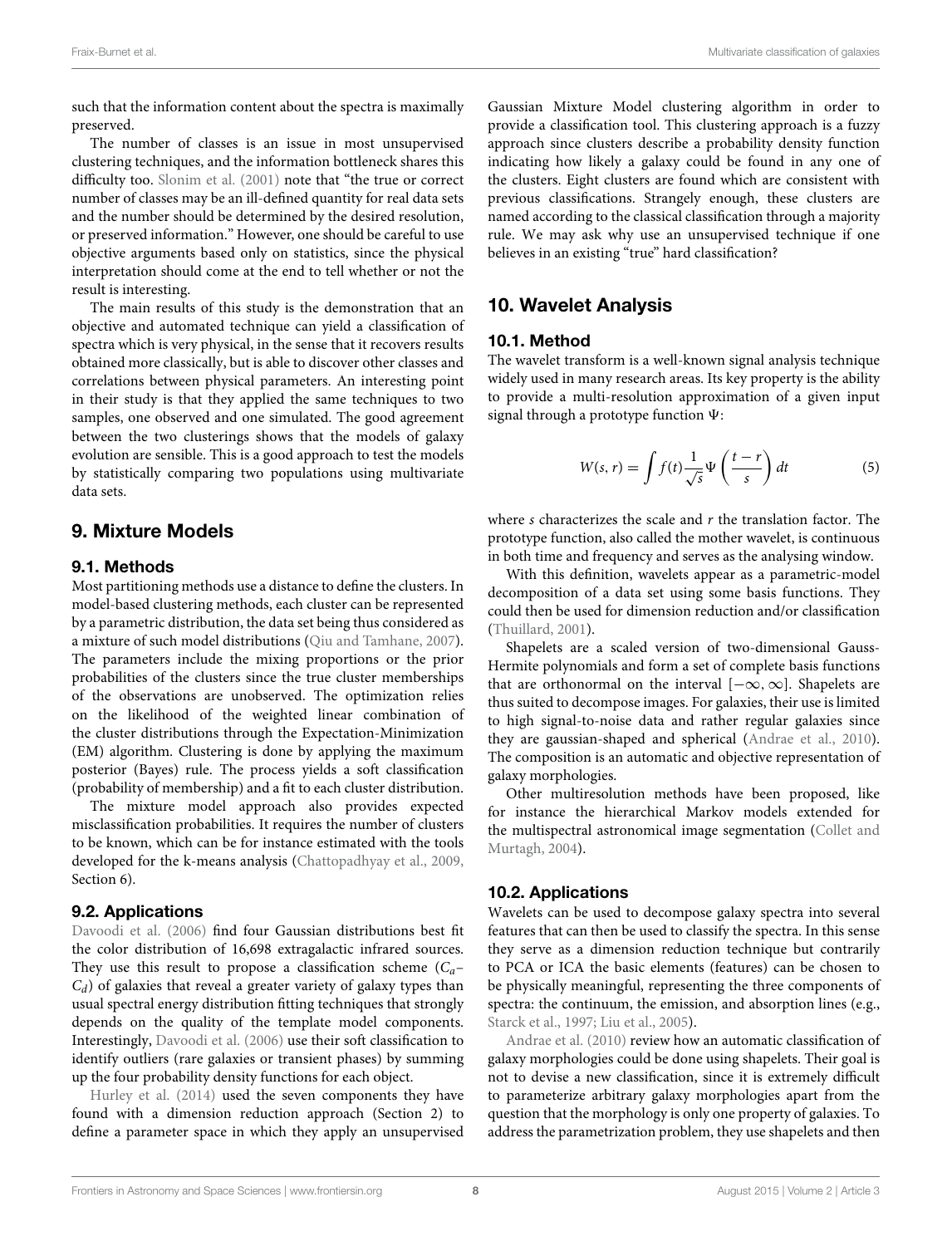define the distance as the angle spanned by their (normalized) coefficient vectors of the shapelets:

$$
d(x_i, x_j) = \arccos(x_i \cdot x_j) \tag{6}
$$

They then use a soft (fuzzy) clustering algorithm with the similarity matrix given by:

$$
W_{mn} \propto \frac{\left(d(x_i, x_j)/d_{max}\right)^{\alpha}}{s} \tag{7}
$$

with  $d_{max}$  being the maximum distance between any two objects in the given data sample, and  $\alpha > 0$  and  $s > 1$  being free parameters that tune the similarity measure. This probabilistic clustering technique uses the graph theory in which the similarity elements  $W_{mn}$  are the weights of the edges.

They also evaluate the impact of hard clustering methods on the estimation of the parameters characterizing the classes depending on the level of overlapping. This is an important point to keep in mind in all hard (non-fuzzy) approaches to clustering, be it by hand or algorithmic. They even suggest that the processes of galaxy evolution and observations tend to invalidate hard clustering approaches.

They do not go into the details of the astrophysical interpretation, but they clearly demonstrate the advantages of such sophisticated approaches for automatic morphological classification of a huge number of galaxies. However, as they rightly say, "a lot of work is still needed on the interpretation of the results."

## 11. Hierarchical Classification Methods

#### 11.1. Methods

The hierarchical classification method builds a hierarchy of clusters. Two main approaches to form the hierarchy are agglomerative and divisive. In the agglomerative approach each observation is considered as a cluster and pairs of clusters are merged as one moves up the hierarchy (see **Figure 3**). The most similar objects are grouped first and those initial groups are merged ultimately into single cluster according to some proximity measure. These proximity measures are based on either similarities or dissimilarities (distances). In the divisive analysis approach all observations at first are grouped in one cluster, and splits are performed recursively as one moves down the hierarchy. Here an initial single group of objects is divided into two subgroups such that the objects in one subgroup are far from the objects in the other. These subgroups are further divided into dissimilar groups until there are as many subgroups as objects.

In order to decide which clusters should be combined or where a cluster should be split, a distance matrix is required. The distances used for hierarchical clustering are mainly Euclidean and Manhattan for continuous type data. In order to find distances between clusters different linkages like single linkage, complete linkage, average linkage etc., are used. Note that the nature of the final clusters totally depends upon the choices of distances and linkages.



It is interesting to note that if the metric used is the single linkage, then this method is similar to the Minimum Spanning Tree technique (Section 12).

## 11.2. Applications

Peth et al. (2015) applied a Ward hierarchical agglomerative clustering to classify galaxies in distinct groups using the first three principal component eigenvectors. In this kind of approach the number of groups is chosen after the analysis. Peth et al. (2015) selected 10 groups as a compromise between too many small groups which might appear as too specific, and too large ones that would smear out the true diversity of the objects. They also try to define boundaries to these groups in the PC-space by fitting a convex hull around the points within each groups in order to classify future new observed objects. However, a Nearest-Neighbor or SVM technique could be used in this purpose without the need to compute a convex hull which is a rigid boundary. It is important to recall that a classification is never definitive and would probably evolve with the inclusion of new objects, as it has been for instance the case for the S0 (lenticular) morphological class of galaxies which were not present in the original Hubble classification.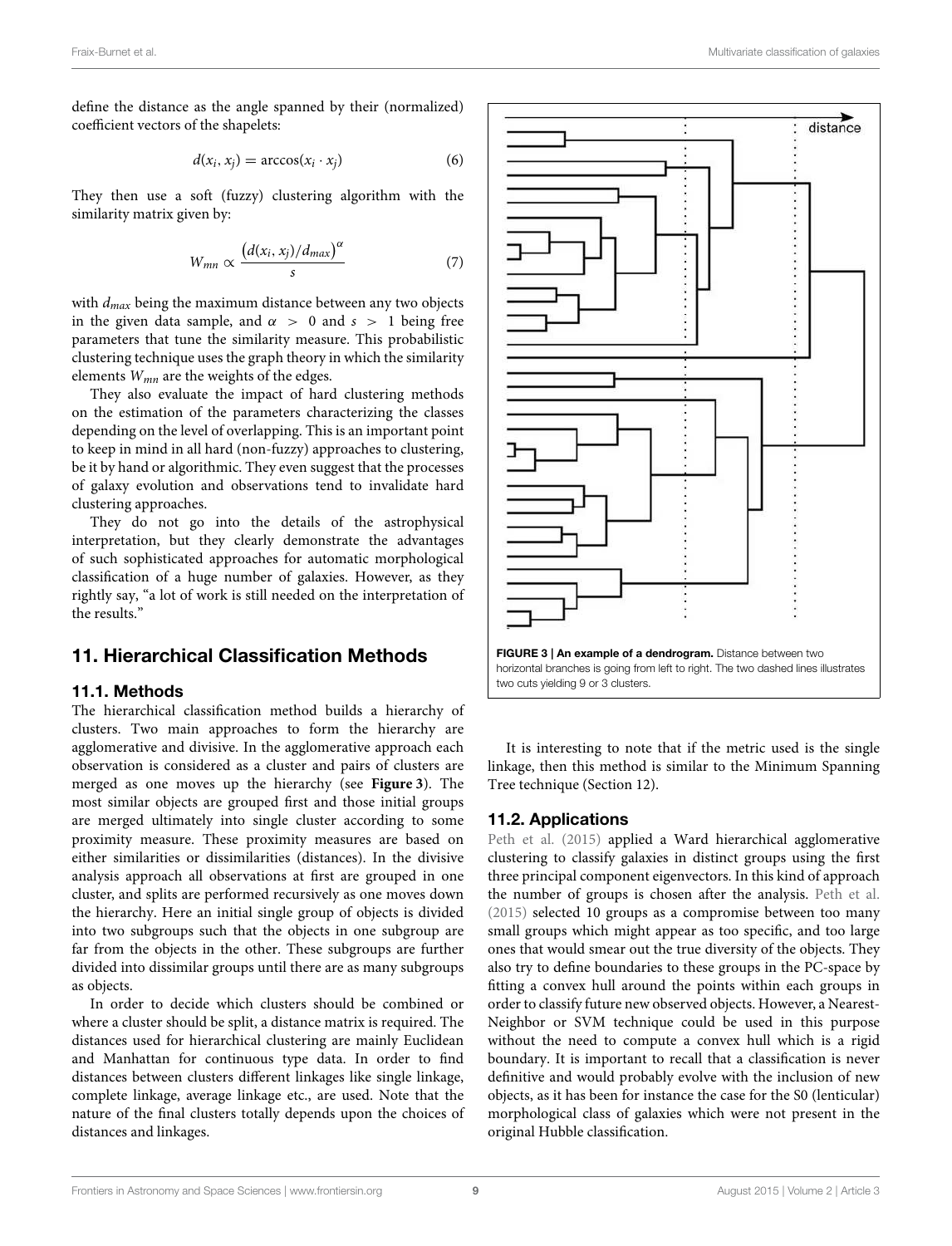One of the main results of the studies by Peth et al. (2015) is a refined and objective classification of structures and morphologies of the galaxies in their samples. The 10 groups are analyzed separately to derive their properties and their probable evolutionary status and history. Their scheme separates quenched compact galaxies from larger, smooth proto-elliptical systems, and star-forming disc-dominated clumpy galaxies from star-forming bulge-dominated asymmetric galaxies. It also reveals a higher fraction of bulge-dominated galaxies than visual classification or one based on the Sersic index.

Decision trees are a practical use of hierarchical clustering. Sánchez Almeida et al. (2012) propose a decision tree to classify galaxy spectra according to some general features that usually serves as a classification of galaxy properties. They use the decision tree on their previously ASK classes determined with the k-means technique (Section 6, Sánchez Almeida et al., 2010). Somehow, in this way, they classify their new classes on another classification.

Suchkov et al. (2005) have applied an oblique decision tree classifier on the homogeneous multicolor imaging data base of the SDSS, the classifier being trained on subsets of objects (stars and galaxies) whose nature is precisely known via spectroscopy. Each node in the decision tree is a criterion on one parameter, defining an hyperplane parallel to one of the axis. In an oblique decision tree, the criterion is based on a (linear) combination of parameters, so the tree is no more parallel to any of the axes in the parameter space. In Suchkov et al. (2005) the classifier is composed of 10 oblique decision trees and the final decision is made by votes which yield a class probability distribution for a given object. The main result of their study is to show the ability of this approach to automatically classify objects from the photometry instead of the spectroscopy which is harder to obtain and analyse, and accurately predict the redshifts of both normal and active galaxies. This can increase considerably the samples required to analyse statistically the evolution and diversity of galaxies, their properties and their correlations.

## 12. Minimum Spanning Tree

#### 12.1. Methods

The Minimum Spanning Tree (MST) is mathematically related to the single linkage clustering, known to astronomers as the friends-of-friends algorithm or NN algorithm (Gower and Ross, 1969; Feigelson and Babu, 2012). A spanning tree is an acyclic, connected graph  $G$  which is a set  $(V, E)$  of vertices (nodes) and edges (branches) together with a function  $w : E \to \mathbb{R}$  that assigns a weight  $w(e)$  to each edge  $e$  in  $E$ . The minimum spanning tree (**Figure 4**), is the spanning tree T minimizing the function:

$$
w(T) = \sum_{e \in T} w(e) \tag{8}
$$

If the weights  $w(e)$  are distinct, then the solution is unique. A number of algorithms have been developed to solve exactly the Minimum Spanning Tree problem. The first algorithm is attributed to Boruvka (1926). Other popular algorithms are Prim's, Krukal's and the Reverse-Delete algorithms that all find



nodes.

solutions in polynomial time. The above algorithms also work at higher dimensions in which case the Euclidean L2 or the Manhattan L1 distances are generally used.

Minimum spanning trees have found applications in phylogeny, computer vision, and cytology just to name some domains. It has been used in astrophysics, and maybe very early since a large number of constellations defined by early civilizations are also shown to correlate well with a Minimum Spanning Tree (Dry et al., 2009).

#### 12.2. Applications

The Minimum Spanning Tree technique has been heavily used to determine the galaxy clusters in order to map the spatial distribution of the baryonic matter, a visible signature of the gravitational structure of the Universe shaped by the Dark Matter (Barrow et al., 1985; Bhavsar and Splinter, 1996). This is not an application to clustering in the sense of classification, but this is a spatial clustering. Indeed the MST approach has been strongly adapted to the particular constraint of cosmological observations: the exact position along the line of sight is only approximately given by the redshift. We do not discuss any further this application which is not in the main scope of this paper.

We know of only one use of MST for galaxy classification. Ascasibar and Sanchez-Almeida (2011) applied this technique to understand their ASK classification of SDSS spectra obtained with the k-means method (Section 6, Sánchez Almeida et al., 2010). They find that the majority of the spectral classes are distributed along a well-defined branch going from the earliest to the latest types, with optically bright active galaxies forming an independent branch that intersects the main sequence exactly at the transition between early and late types. This description is already an interpretation of the 23 ASK classes that present a regular distribution of their spectra as already mentioned in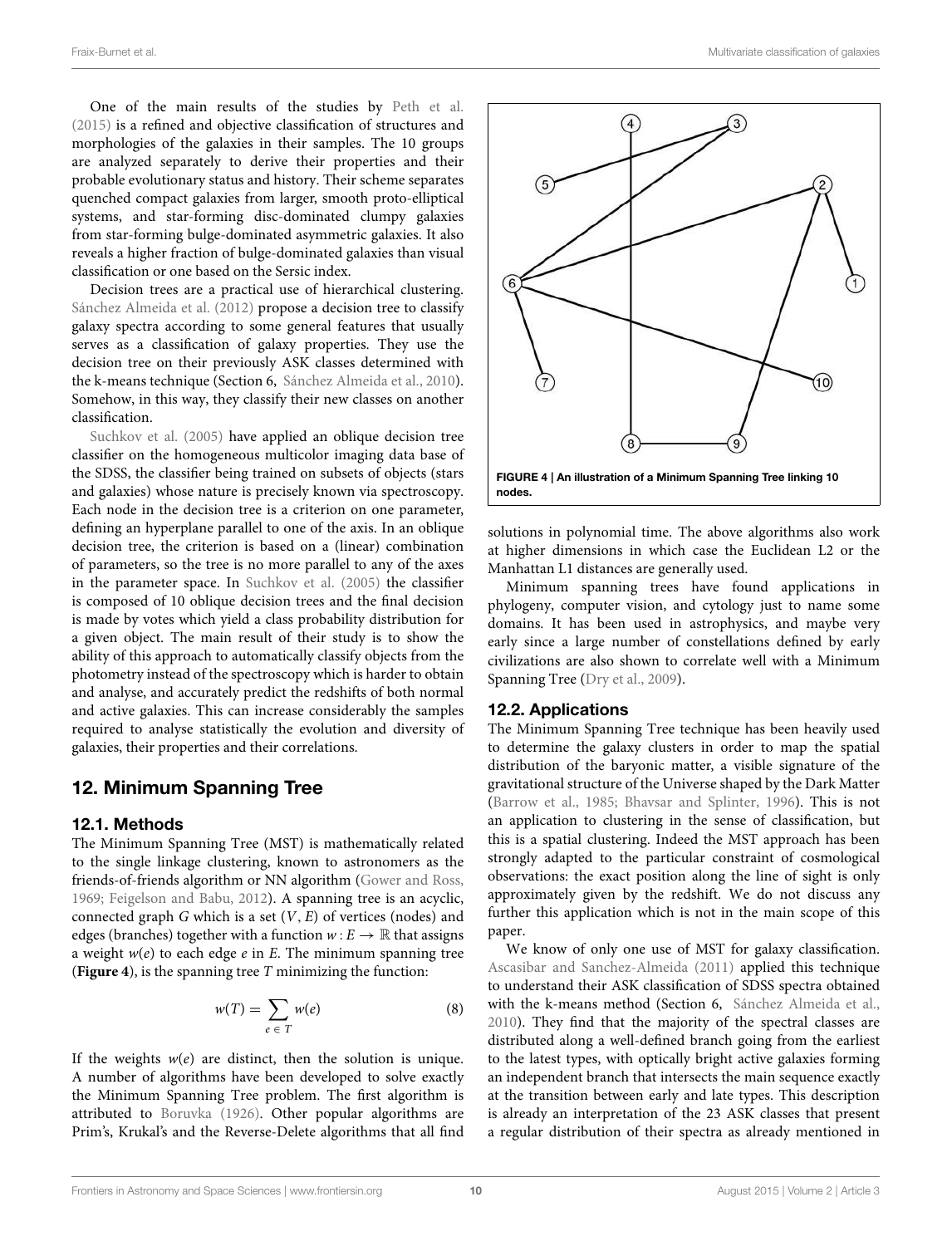Section 6, so that the very linear structure of the MST tree is not surprising. However, the approach is interesting because this is a rather simple and objective method to obtain relationships between classes.

# 13. Phylogenetic Methods

Basically, all galaxies share a common origin which is the gathering of baryonic matter as a self-gravitating object. This baryonic matter was very primitive and has subsequently being enriched and diversified by several generations of stars and many transforming processes like galaxy interactions and mergers. There are thus obvious evolutionary relationships between different kinds of galaxies as immediately understood by Hubble when he discovered galaxies and established his famous tuning fork diagram. Taking into account the galaxy diversity of morphologies known at that time, he built a phylogenetic tree in which the relationships are due to the evolution of the stellar orbits which, he thought, should flatten with time because of the dynamical friction. Even though we now know that this process cannot be accomplished in a time shorter than the known age of our Universe, this tuning fork diagram is still used to represent galaxy diversity.

Somewhat strangely enough, phylogenetic analyses of galaxy diversity has not been attempted again for a century. This is probably because the data did not allow much progress into this direction. But we now have huge multivariate databases and it seems timely to reconsider this question. We here present only a few techniques, those that have been already used on astrophysical data sets.

## 13.1. Methods

Before describing some of the most important methods, let us point out that the development of phylogenetic methods has been hindered till the 2000s by very heated discussions on the philosophical merits of the different approaches. It is only in recent years that most of the barriers between the different schools of thoughts could be overcome by a new generation of researchers. Recently a new picture of phylogenetic methods is emerging. It becomes nowadays increasingly clear that all the different approaches can be discussed within a common framework including distance- and character-based approaches, and that this theoretical framework applies both to phylogenetic trees and networks.

There are two main categories of methods: the distance-based and the character-based. The "characters" are traits, descriptors, observables, parameters, or properties, which can be assigned at least two states characterizing the evolutionary stage of the objects for that character. For continuous parameters, these states can be obtained through discretization.

## 13.1.1. Distance-based Approaches: Neighbor Joining Tree Estimation

For distance-based approaches, Neighbor-Joining is the most popular approach to construct a phylogenetic tree. The Neighbor Joining Tree Estimation (NJ, Saitou and Nei, 1987; Gascuel and Steel, 2006) is based on a distance (or dissimilarity) matrix. This method is a bottom-up hierarchical clustering methods. It starts from a star tree (unresolved tree). A "corrected" distance  $Q(i, j)$ between objects  $i$  and  $j$  from the data set of  $n$  objects, is computed from the distances  $d(i, j)$ :

$$
Q(i, j) = (n-2)d(i, j) - \sum_{k=1}^{n} d(i, k) - \sum_{k=1}^{n} d(j, k)
$$
 (9)

The branches of the two objects with the lowest  $Q(i, j)$  are linked together by a new node  $u$  on the tree. This node replaces the pair  $(i, j)$  in the subsequent iterations through the distance to any other object k:

$$
d(u, k) = \frac{1}{2} [d(i, k) - d(i, u)] + \frac{1}{2} [d(j, k) - d(j, u)] \quad (10)
$$

Neighbor-Joining minimizes a tree length, according to a criteria that can be viewed as a Balanced Minimum Evolution (Gascuel and Steel, 2006). For a tree metrics, Neighbor-Joining furnishes a simple algorithm to reconstruct a tree from the distance matrix. There is a large literature on how to best approximate a metrics by a tree metrics (see for instance Fakcharoenphol et al., 2003). Neighbor-Joining is justified if the difference between the original distance matrix and the distance matrix describing the X-tree obtained with Neighbor-Joining is not too large.

#### 13.1.2. Character-based Approaches: Cladistics, Maximum Parsimony, Maximum Likelihood...

Cladistics has been associated in the 80's to the search of a maximum parsimony tree. Maximum Parsimony is a powerful approach to find tree-like arrangements of objects (**Figure 5**). The drawback is that the analysis must consider all possible trees before selecting the most parsimonious one. The computation complexity depends on the number of objects and character states, so that too large samples (say more than a few thousands) cannot be analyzed. The Maximum Parsimony algorithm can take uncertainties or unknowns into account by evaluating the different possibilities allowed by the range of values and selecting among them the one that provides the smallest score. In the case of unknown parameters, the most parsimonious diversification scenario provides a prediction for the unknown values.

In recent years the definition of cladistics has been extended to the classification of taxa (individuals or species) defined by characters on a rooted tree. In biological applications, a phylogenetic tree describes the possible evolution of a taxon corresponding to the root. The root may either be a real taxon or be inferred from the descendant taxa. The success of a cladistics analysis much depends on the behavior of the parameters. In particular, it is sensitive to redundancies, incompatibilities, too much variability (reversals), and parallel and convergent evolutions. It is thus a very good tool for investigating whether a given set of parameters can lead to a robust and pertinent diversification scenario.

If a set of characters exactly defines a phylogeny, then the phylogeny is called perfect. In practical applications, the available characters seldom define a perfect phylogeny. A supplementary measure of the deviation to a perfect phylogeny is necessary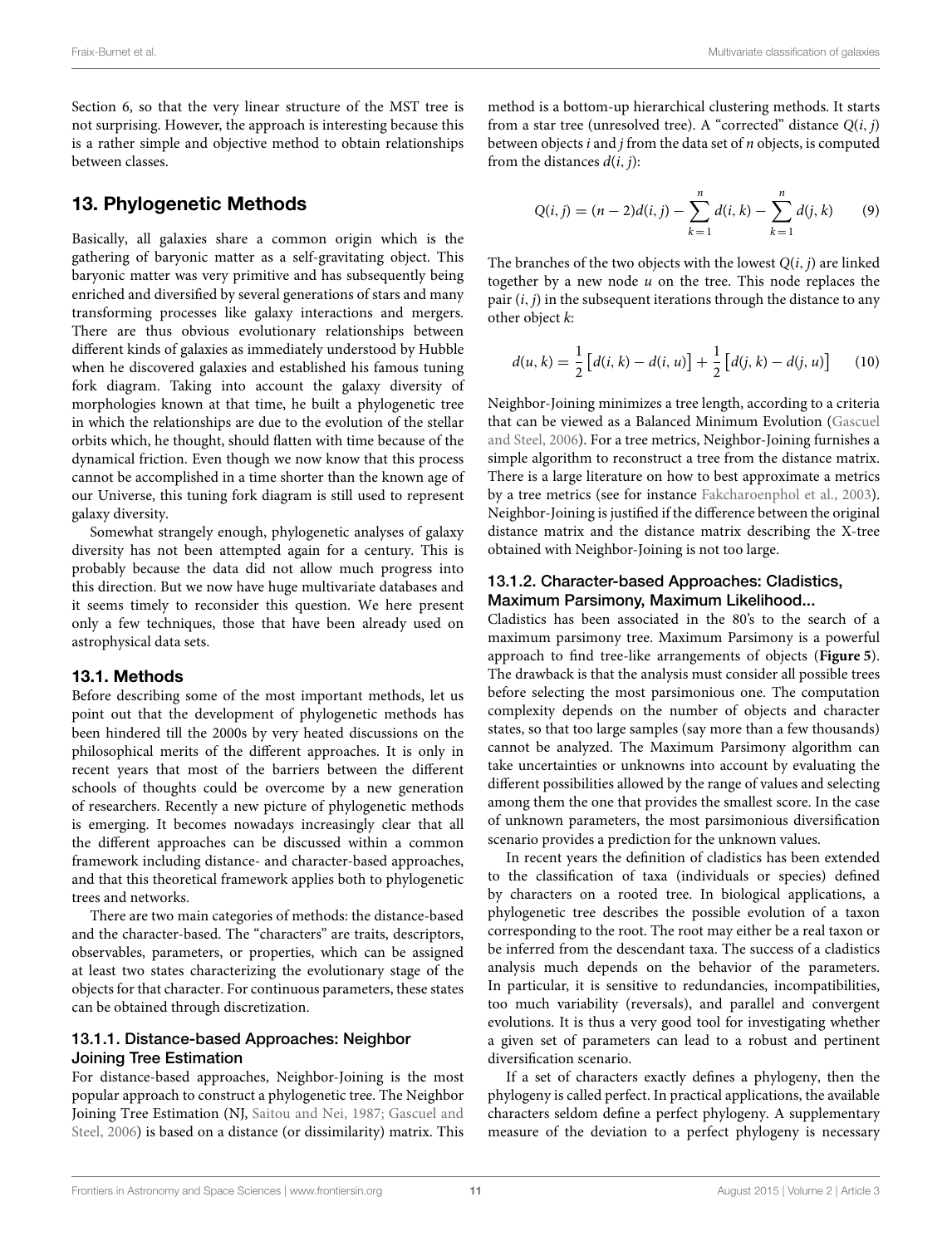

to determine how well a candidate tree fits the characters. In the standard approach to parsimony, the score  $s_p$  of a tree corresponds, after labeling of the internal nodes, to the minimum number of edges  $(u, v)$  with  $c(u) \neq c(v)$ ,  $c(u)$  being the character state at node  $u$ . The tree with the minimum score is searched for with some heuristics (Felsenstein, 1984). The maximum parsimony approach can be directly extended to continuous characters or values. To each internal node is associated a real value  $f(u)$ . The score s of a tree equals the sum over all edges of the absolute difference between those values:

$$
s = \sum_{e = (u, v) \in E} |f(u) - f(v)| \tag{11}
$$

Robinson (1973) has shown that for a tree defined by continuous characters, a maximum parsimony score is reached for values of the internal nodes belonging to the set of values (or states) defined on the leaves.

The main method to search for the best tree representation of data beyond Maximum Parsimony include Maximum Likelihood. We note this technique which has never been applied to astrophysics in the context of classification but may be a pertinent approach. The problem here is that an evolutionary model must be used, and naturally the result will depend significantly on it. Maximum Likelihood is used standardly in biology, and it may be possible that astrophysicists could also have well constrained physical models of the evolution of galaxies and their properties. The phylogenetic tree of Maximum Likelihood is the tree for which the observed data are most probable (Williams and Moret, 2003). Distance-based approaches are also often quite appropriate for reconstructing a phylogenetic tree from continuous characters. Distance-based approaches are fast and can be used for data exploration and for the selection of the most appropriate variables.

Cladistics when applied to domain outside of biology, like in astrocladistics, refers more generally to the classification of objects by a rooted or an unrooted tree (**Figure 5**). In that case, the tree represents possible relationships between taxa. The search of the best tree described by a set of characters on a set of objects (or taxa in phylogeny) can be done by several different approaches. The most popular methods are the one using Maximum Parsimony or Maximum Likelihood. For continuous parameters, the software program TNT (Goloboff et al., 2008) is also quite popular to reconstruct trees from characters. As an alternative, the data can be discretized through appropriate binning.

As mentioned earlier, a new picture of phylogenies is emerging after the understanding that phylogenies on multistate characters reduce through a conceptually simple grouping of the characters into a phylogeny on binary characters. For binary characters, both distance- and character-based approaches are equivalent. This approach opens new perspectives as it furnishes also a bridge between character-based phylogenies and split networks or more precisely outer planar networks.

#### 13.1.3. Outer Planar Networks

Outer planar networks permit the simultaneous representation of alternative trees with reticulations, and are thus generalizations of trees (Huson and Bryant, 2006). In order to understand the connection between outer planar networks and phylogenetic trees, one has to explain succinctly what is called a split on a circular order of the taxa. A circular order on a phylogenetic tree corresponds to an indexing of the  $n$  end nodes according to a circular (clockwise or anti-clockwise) scanning of the end nodes. A split on a circular order of the taxa is a partition of the objects into two disjoint sets (**Figure 6**).

For multistate characters, a split can be defined after transformation of each multistate character into a binary character. For each pair of states (A,B), a subset of states containing the state A is attributed the 1 state and the complementary subset including the subset B is given the binary state 0. If the transformation can be done on each states and characters (for details see Thuillard and Fraix-Burnet, in revision) so that each binary character fulfills the circular consecutiveones condition, then the data can be described exactly by an outer planar network. By definition the circular consecutive-ones condition are fulfilled if for any binary state, the taxa with the 1 state are consecutive on the circular order (**Figure 6**).

Splits in an outer planar network (**Figure 7**) furnish neighboring relationships between objects. Objects sharing a common property, as defined by splits, are consecutive in a circular order. Outer planar networks can be regarded as a generalization of phylogenetic trees. An outer planar network reduces to a phylogenetic tree if for each pair of binary characters, the so-called 4-gamete rule is fulfilled. The 4-gamete rule states that for each pair of binary characters there is at least one of the 4 possible gametes [either (1,0), (0,1), (1,1), or (0,0)] that is missing.

For distance-based approach, the circular consecutive-ones conditions have to be replaced by the fulfillment of the Kalmanson inequalities. For taxa indexed according to a circular order, the distances between a reference node  $n$  and the path  $i - j$  are gathered in the distance matrix  $\left\{Y_{i,j}^n\right\}$  with  $Y_{i,j}^n =$  $\frac{1}{2}(d_{i,n} + d_{j,n} - d_{i,j}), d_{i,n}$  being the pairwise distance between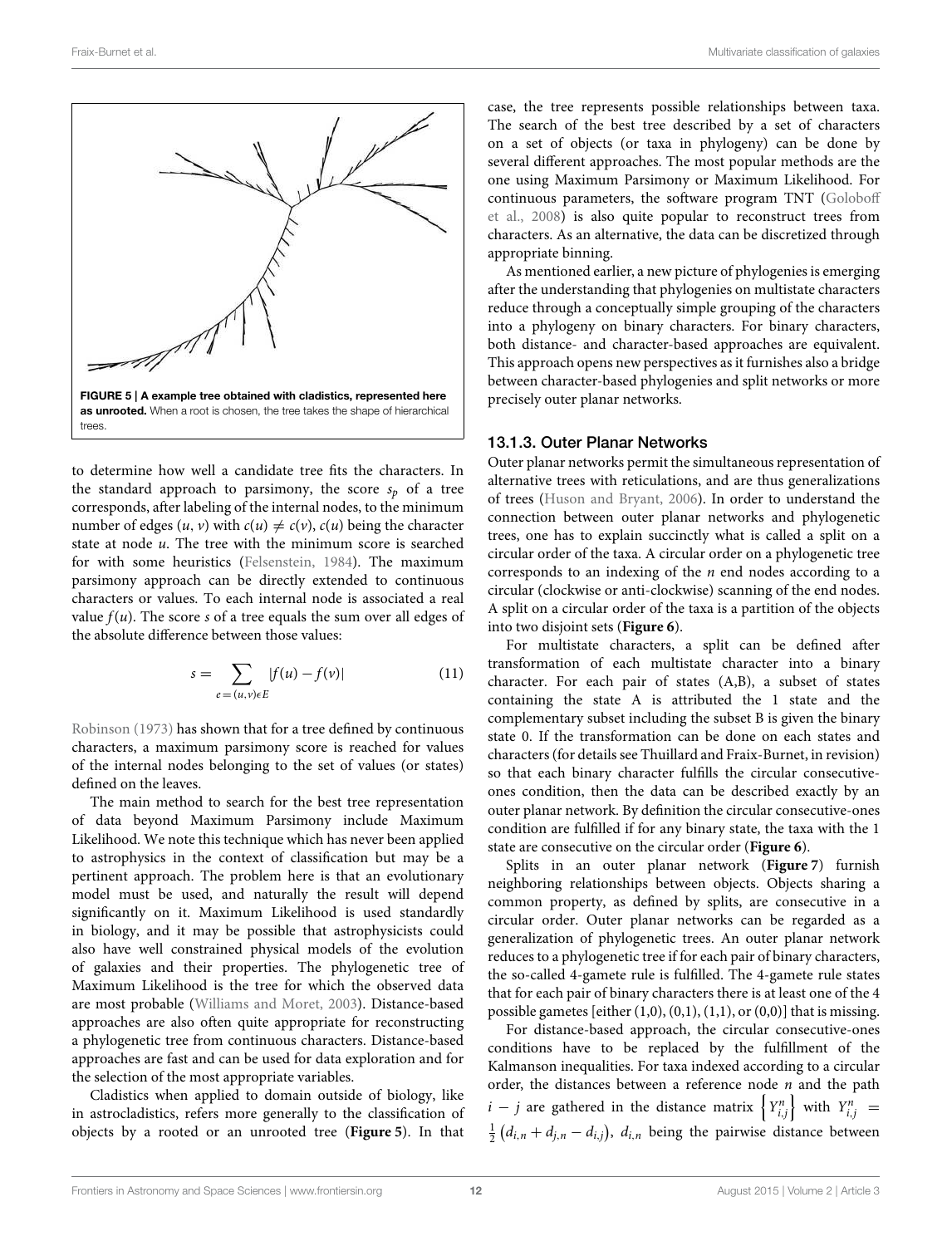

states, arranged according to the circular consecutive-ones condition. The two lines show two different split, one between (0,\*) and (1,\*), the other one between (\*,0) and (\*,1).



leave i and node n. This distance matrix fulfills the so-called Kalmanson inequalities:

$$
Y_{i,j}^n \ge Y_{i,k}^n \ , \ Y_{k,j}^n \ge Y_{k,i}^n \ (i \le j \le k) \tag{12}
$$

Bandelt and Dress (1992) have shown that if a distance matrix  $\left\{Y_{i,j}^n\right\}$ fulfills Kalmanson inequalities, then the distance matrix can be exactly represented by a split network or by an X-tree. The program SplitTrees4 (Huson and Bryant, 2006) permits to construct outer planar networks from a distance matrix.

In practice, the perfect order is not known or not feasible. The difference between the perfect order and the order one obtains with a given data set is called the contradiction. The minimum contradiction analysis (Thuillard, 2007, 2008) finds the best order one can get. It is a powerful tool for ascertaining whether the parameters can lead to a tree-like arrangement of the objects (Thuillard and Fraix-Burnet, 2009). Using the parameters that fulfill this property, the method then performs an optimization of the order and provides groupings with an assessment of their robustness.

We believe that outer planar networks will gain importance in applications outside of biology as they furnish a real alternative to the standard classification methods.

## 13.2. Applications

Farrah et al. (2009) have used a Bayesian framework to compare and group 102 ultra-luminous infrared galaxy spectra and yield a network diagram which is used to define three groups. An evolutionary description of these galaxies is proposed from the properties of these groups. Even though their method is not a phylogenetic technique per se since the relationships are constructed after the clustering analysis, this work illustrates the potential need of phylogenetic tools in astrophysics.

The use of phylogenetic approaches in astrophysics has been pioneered and pursued through the denomination of astrocladistics (Fraix-Burnet et al., 2006a,b,c). Applications have been successfully performed for galaxies (Fraix-Burnet et al., 2010, 2012), globular clusters (Fraix-Burnet et al., 2009; Fraix-Burnet and Davoust, 2015), and Gamma-Ray bursts (Cardone and Fraix-Burnet, 2013).

The phylogenetic approaches used on galaxy samples are clearly oriented toward a multivariate and evolutionary classification of galaxies (Fraix-Burnet et al., 2010, 2012). To this end, several statistical analyses (PCA, k-means, cladistics, and minimum contradiction analysis) are used to select the set of parameters that yields a robust classification according to several clustering analyses (k-means, cladistics, and Minimum Contradiction Analysis). Six parameters were so selected among the 23 available: the central velocity dispersion, the disc-tobulge ratio, the effective surface brightness, the metallicity, and the line indices NaD and OIII. The agreement of the clustering obtained by different techniques reinforces largely the result. The cladistics tree (cladogram) is used for the interpretation since it also provides the relationships between the groups.

These relationships are hypothesized as being evolutionary so that the placement of the groups on some diagrams reflects the evolution of the properties and their correlations. For instance, the famous fundamental plane is not universal at all, this 3D correlation clearly depends on the diversification level of the group: the correlation becomes tighter when the history of a galaxy is more complex. Other well-known correlations, like  $Mg_b$ vs. the velocity dispersion, indeed disappear within the groups but is created by the alignment of the groups in the scatter plot. This strongly suggests that these correlations (known as scaling relations) are statistical and caused by a hidden confounding factor, which is possibly the evolution (Fraix-Burnet, 2011).

The new classification is rather easily interpreted with all the parameters available and by comparison with numerical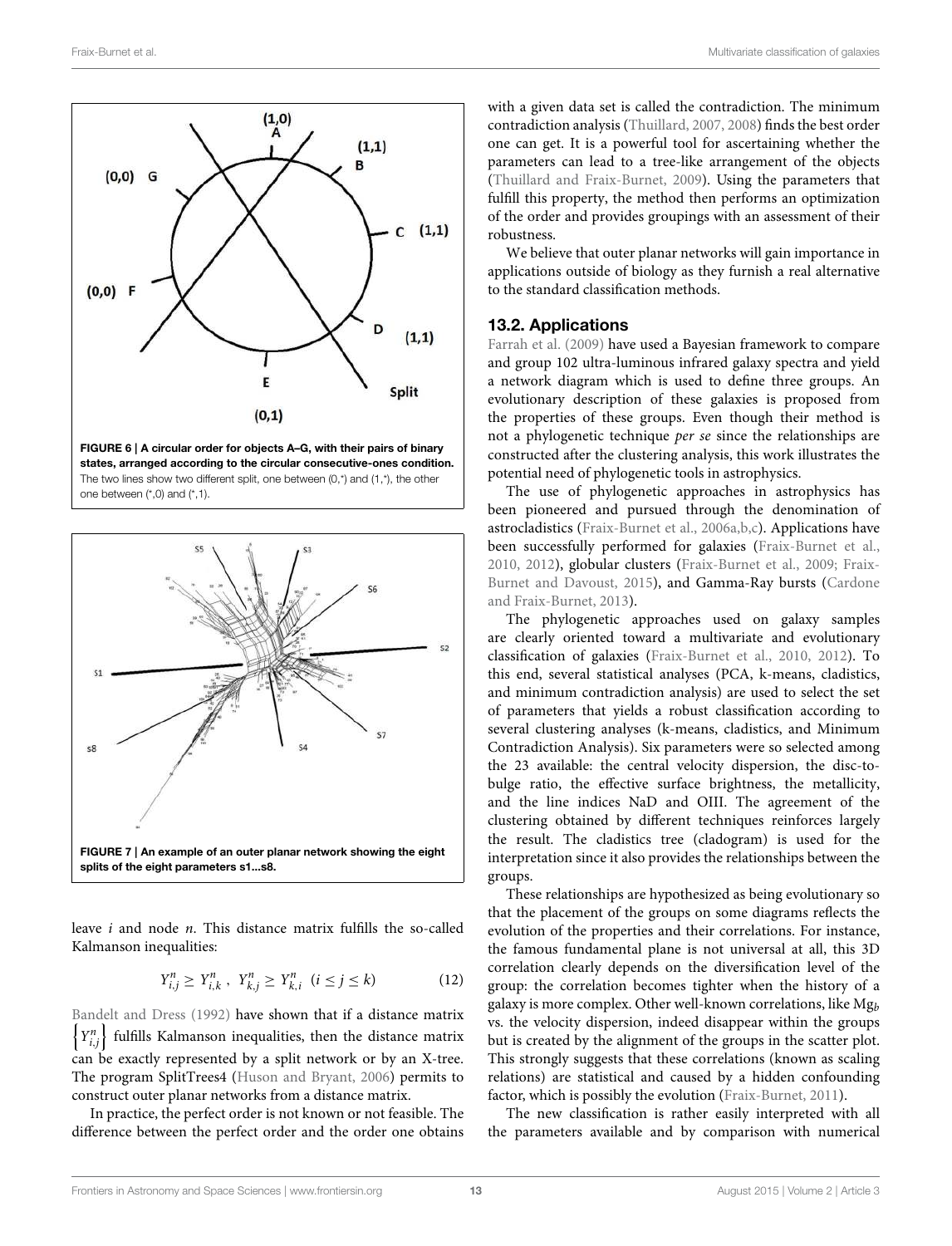simulations. The galaxies within a given group share a common history, that is a sequence of transforming events (collapse, interaction, harassment, merger...) that Fraix-Burnet et al. (2012) are able to identify.

Outer planar or split networks have also been applied on galaxy samples (Thuillard and Fraix-Burnet, 2009) even though it is for a theoretical illustration of an optimization approach to fulfill as much as possible the Kalmanson inequalities (Equation 12). Nevertheless, a classification is obtained on this limited sample of 100 galaxies and with only three parameters. The main splitting character is the surface brightness (Brie) that separates the sample in two roughly equal bins. Each branch is then split into two other branches defined by the character states, low OIII, high OIII for the low Brie branch and low B-R, high B-R for the high Brie branch. The essential point here is that the split value separating "low" and "high" are not arbitrary at all, they are optimized according to an optimization criterion aimed at obtaining the best split network or X-tree as possible. Even though the result cannot be given too much generality due to the small sample, the astrophysical outcome is informative. First, all high Brie galaxies have high OIII, but some high OIII galaxies have low Brie. This means that some low surface brightness galaxies in this sample have star formation, and some high surface brightness objects show only an OIII absorption feature Second, all high B-R galaxies have high Brie and high OIII. This means that in this sample, the red objects have a high surface brightness and some star formation. They are thus not simply aging galaxies, but probably form stars with high metallicity. Conversely, all low OIII galaxies of the sample have a low B-R, so that blue objects do not necessarily form a lot of stars.

# 14. Conclusions and Perspectives

In the astrophysical literature, we have found that there is a growing interest for automated classification of galaxies, which is motivated mainly by the exploding amount of available data. For this purpose, more or less sophisticated statistical analyses are recognized to be necessary. In this paper, we have reviewed the techniques used so far. We do not claim to be exhaustive, but we think we have described quite a broad range of statistical tools.

Supervised learning analyses are mainly used to separate classes, morphological types, or physical components in spectra of galaxies. The Principal Component Analysis is the most frequently used, due to its simplicity and efficiency, even though it is not a classification technique but rather a dimension reduction tool. Its attractiveness lies in its ability to perform automatic classification on moderately large data sets, and maybe more importantly, its ability to extract simple and important information from multivariate data. In this respect it greatly succeeds in separating spectra of galaxies, quasars, and stars in large surveys.

The supervised learning approaches require a classification to be established beforehand. In nearly all cases, the traditional morphological classification is the reference. It thus appears that the astronomers are keen to devise an objective way of classifying galaxies, using modern tools and multivariate data, but the classes to retrieve are devised subjectively with a visual inspection of images in the visible, hence a rather monovariate source.

In the unsupervised learning analyses of the literature, the morphological classification also often serves as a reference that must be matched. However, many studies find different classes which bring new insights to the physics of galaxies and their evolution. These classes are homogeneous in the multidimensional parameter space, and not necessarily in the traditional classification scheme. Because of the number of properties to consider, the description of these new classes is more complicated, but simpler (and more pertinent) when a comparison with models and numerical simulations is performed. In addition, new kinds of objects are found which would not be possible in a multidimensional parameter space with traditional approaches.

So an automatic classification of galaxies is becoming more and more crucial. The question remains of which classification is concerned. The predominance of the morphology as the most important parameter associated with the traditional classification scheme, is nearly overwhelming. Most unsupervised learning analyses yield new classifications, but this is not really exploited as such since their goal is often to propose an automatic way to retrieve the morphological classification.

We think that this goal is hopeless since it hides a fundamental contradiction between the classification obtained from a traditional visual subjective and monovariate approach and the one yielded by a multivariate automatic and objective technique. The fact that obvious correlations exist between the new classifications and the traditional one is a very strong support in favor of these advanced approaches and should not obliterate the difference in the classes.

The astrophysical results described in this review provide other arguments in favor of the statistical techniques, mainly because these tools can navigate more easily in a large dimensional space:

- Multivariate analyses are particularly interesting in the case of spectra, both for supervised and unsupervised classification. Dimension reduction is here an obvious requirement but proper unsupervised clustering is also necessary to discover new kinds of objects.
- For spectra, unsupervised techniques generally do not require fitting with model spectra, so that the comparison between models and observations can really be performed in the multivariate parameter space.
- More generally, the comparison between the observations, models and numerical simulations can be made by comparing the populations coming from the classifications of real and simulated galaxies, independently or together.
- Soft (fuzzy), tree- or network-based classifications seem more appropriate to the continuous distribution of galaxy parameters than hard clustering.
- Some techniques are based on the relationships between the objects and/or the classes. It is thus possible to objectively understand for instance the links between dynamically hot systems, or the place of the "green valley" galaxies with respect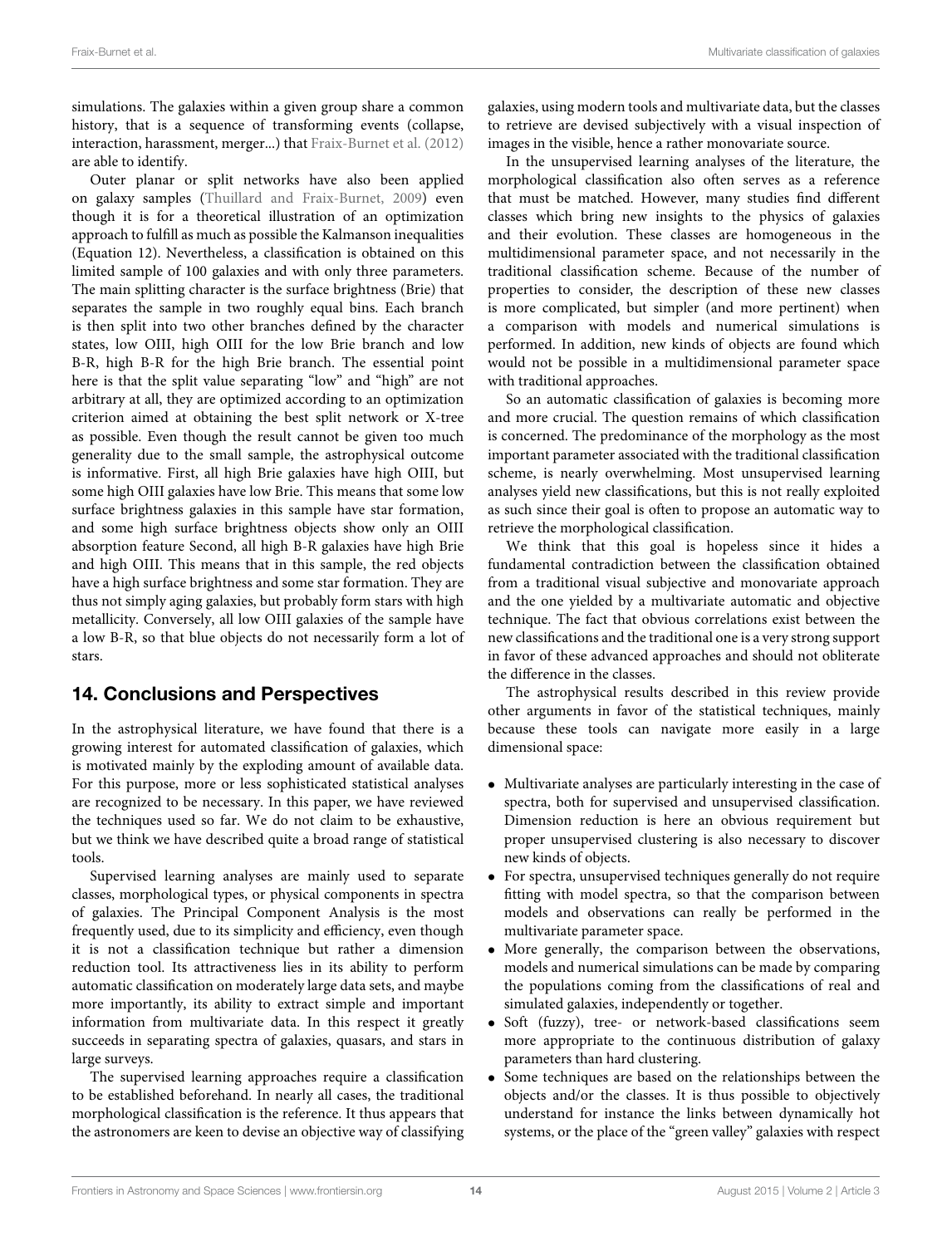to "blue" and "red" ones, or the evolution of galaxies within the fundamental plane.

We conclude from this review that unsupervised analyses should not be afraid to propose new classifications of galaxies. These new classifications should be compared to other such classifications, this is the only way to draw a global view of galaxy diversity and be able to classify automatically galaxies of the present and future big surveys. In addition, and probably more importantly, the physics of galaxies being intrinsically multivariate, their classification cannot be based on only one criterion.

It is important to remember that there is not a unique best classification, and not a best tool. Comparison of results is a valuable task since it brings a lot of information on the nature of the data, the objects, and their parameters. Also a classification is never definitive, and necessarily evolves with our knowledge and the discovery of new objects.

We wish to end this review with the cluster validation question. This is an important issue in clustering and classification. In general, cross-validation and bootstrap

## References

- Albazzaz, H., and Wang, X. Z. (2004). Statistical process control charts for batch operations based on independent component analysis. Indust. Eng. Chem. Res. 43, 6731–6741. doi: 10.1021/ie049582+
- Allen, J. T., Hewett, P. C., Richardson, C. T., Ferland, G. J., and Baldwin, J. A. (2013). Classification and analysis of emission-line galaxies using mean field independent component analysis. Mon. Not. R. Astronomical Soc. 430, 3510–3536. doi: 10.1093/mnras/stt151
- Andrae, R., Melchior, P., and Bartelmann, M. (2010). Soft clustering analysis of galaxy morphologies: a worked example with sdss. Astron. Astrophys. 522, A21. doi: 10.1051/0004-6361/201014169
- Ascasibar, Y., and Sanchez-Almeida, J. (2011). Do galaxies form a spectroscopic sequence? Mon. Not. R. Astronomical Soc. 415, 2417–2425. doi: 10.1111/j.1365- 2966.2011.18869.x
- Ball, N. M., and Brunner, R. J. (2010). Data mining and machine learning in astronomy. Int. J. Mod. Phys. D 19, 1049–1106. doi: 10.1142/S0218271810017160
- Ball, N. M., Brunner, R. J., Myers, A. D., Strand, N. E., Alberts, S. L., Tcheng, D., et al. (2007). Robust machine learning applied to astronomical data sets. II. Quantifying photometric redshifts for quasars using instance-based learning. Astrophys. J. 663, 774–780. doi: 10.1086/518362
- Bandelt, H.-J., and Dress, A. W. (1992). Split decomposition: a new and useful approach to phylogenetic analysis of distance data. Mol. Phylogenet. Evol. 1, 242–252.
- Barrow, J. D., Bhavsar, S. P., and Sonoda, D. H. (1985). Minimal spanning trees, filaments and galaxy clustering. Mon. Not. R. Astronomical Soc. 216, 17–35.
- Bhavsar, S. P., and Splinter, R. J. (1996). The superiority of the minimal spanning tree in percolation analyses of cosmological data sets. Mon. Not. R. Astronomical Soc. 282, 1461–1466.
- Boruvka, O. (1926). O jistem problemu minimalnim (about a certain minimal problem). Praca Moravske Prirodovedecke Spol. 3, 37–58.
- Cardone, Vincenzo, F. and Fraix-Burnet, D. (2013). Hints for families of grbs improving the hubble diagram. Mon. Not. R. Astronomical Soc. 434, 1930–1938. doi: 10.1093/mnras/stt1122
- Charrad, M., Ghazzali, N., Boiteau, V., and Niknafs, A. (2014). NbClust: an R package for determining the relevant number of clusters in a data set. J. Stat. Softw. 61. Available online at: http://www.jstatsoft.org/v61/i06/

techniques are rather easy and provide good estimates of cluster robustness. Some other validation indices are Dunns Validation Index (Dunn, 1973), Davies-Bouldin Validity Index (Davies and Bouldin, 1979), C Index (Hubert and Schultz, 1976), and Silhoutte Validation Index (Rousseeuw, 1987). Many more are given in the clusterCrit package of R.

In most of the clustering algorithms, the number of clusters are user specified. This is a difficult question, there are many tools (Section 6) to objectively guess the optimum number but they all have their drawbacks and limitations. Nevertheless, they should be used as much as possible to provide some hints and justifications.

# Author Contributions

The contributions is mainly as follows: DF performed the review of the astrophysical literature, MT developed the theoretical aspects of phylogenetic and wavelets methods, AC developed the other statistical tool descriptions. All three authors equally participated to the elaboration of the documents.

- Chattopadhyay, A., Chattopadhyay, T., Davoust, E., Mondal, S., and Sharina, M. (2009). Study of ngc 5128 globular clusters under multivariate statistical paradigm. Astrophys. J. 705:1533. doi: 10.1088/0004-637X/705/2/1533
- Chattopadhyay, A. K., Chattopadhyay, T., De, T., and Mondal, S. (2013a). Astrostatistical Challenges for the New Astronomy, Vol. 1 of Springer Series in Astrostatistics, Chapter Independent Component Analysis for Dimension Reduction Classification: Hough Transform and CASH Algorithm. New York, NY: Springer-Verlag.
- Chattopadhyay, A. K., Mondal, S., and Chattopadhyay, T. (2013b). Independent component analysis for the objective classification of globular clusters of the galaxy {NGC} 5128. Comput. Stat. Data Anal. 57, 17–32. doi: 10.1016/j.csda.2012.06.008
- Chattopadhyay, T., and Chattopadhyay, A. (2006). Objective classification of spiral galaxies having extended rotation curves beyond the optical radius. Astron. J. 131, 2452–2468. doi: 10.1086/503160
- Chattopadhyay, T., and Karmakar, P. (2013). Multivariate study of dynamically hot stellar systems: clues to the origin of ultra compact and ultra faint dwarfs. New Astron. 22, 22–27. doi: 10.1016/j.newast.2012.12.002
- Chattopadhyay, T., Misra, R., Naskar, M., and Chattopadhyay, A. (2007). Statistical evidences of three classes of gamma ray bursts. Astrophys. J. 667, 1017. doi: 10.1086/520317
- Collet, C., and Murtagh, F. (2004). Multiband segmentation based on a hierarchical markov model. Pattern Recogn. 37, 2337–2347. doi: 10.1016/S0031- 3203(04)00190-6
- Comon, P. (1994). Independent component analysis, a new concept? Signal Process. 36, 287–314.
- Connolly, A. J., Szalay, A. S., Bershady, M. A., Kinney, A. L., and Calzetti, D. (1995). Spectral classification of galaxies: an orthogonal approach. Astronm. J. 110, 1071.
- Conselice, C. J. (2006). The fundamental properties of galaxies and a new galaxy classification system. Mon. Not. R. Astronomical Soc. 373, 1389–1408. doi: 10.1111/j.1365-2966.2006.11114.x
- Coppa, G., Mignoli, M., Zamorani, G., Bardelli, S., Bolzonella, M., Pozzetti, L., et al. (2011). The bimodality of the 10k zcosmos-bright galaxies up to z ˜ 1: a new statistical and portable classification based on the global optical galaxy properties. Astron. Astrophys. 535, A10. doi: 10.1051/0004-6361/201016130
- D'Abrusco, R., Fabbiano, G., Djorgovski, G., Donalek, C., Laurino, O., and Longo, G. (2012). Clasps: a new methodology for knowledge extraction from complex astronomical data sets. Astrophys. J. 755:92. doi: 10.1088/0004-637X/755/2/92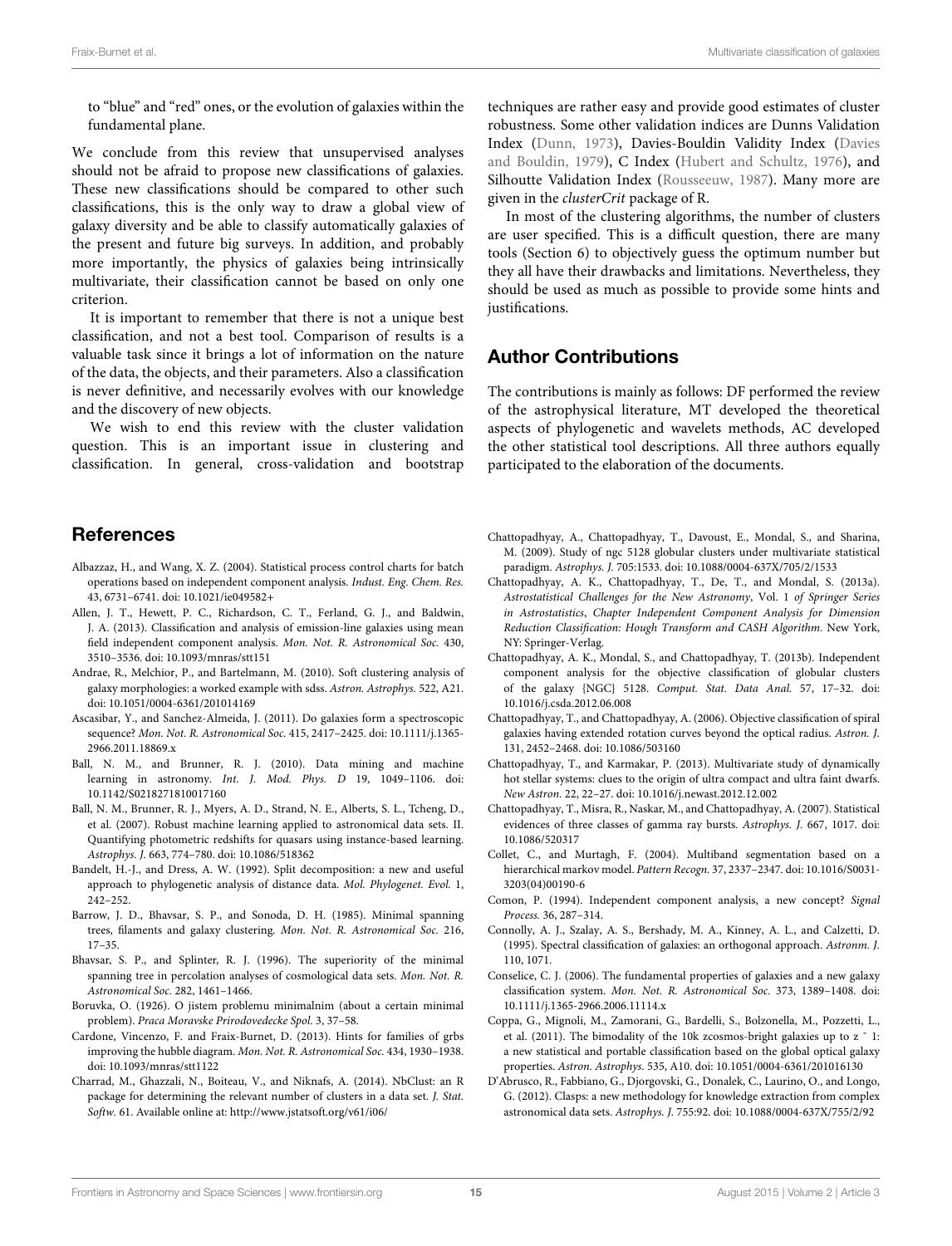- Davies, D. L., and Bouldin, D. W. (1979). A cluster separation measure. IEEE Trans. Pattern Anal. Mach. Intell. PAMI-1(2), 224–227.
- Davoodi, P., Oliver, S., Polletta, M. D. C., Rowan-Robinson, M., Savage, R. S., Waddington, I., et al. (2006). Parametric modeling of the 3.6-8  $\mu$ m color distributions of galaxies in the swire survey. Astronm. J. 132, 1818–1833. doi: 10.1086/506385
- De, T., Chattopadhyay, T., and Chattopadhyay, A. K. (2013). Comparison among clustering and classification techniques on the basis of galaxy data. Calcutta Stat. Assoc. Bull. 65, 257–260.
- De, T., Fraix-Burnet, D., and Chattopadhyay, A. K. (in press). Clustering large number of extragalactic spectra of galaxies and quasars through canopies. Commun. Stat. Theory Methods. Available online at: http://arxiv.org/abs/1309. 3729
- Dry, M., Navarro, D., Preiss, K., and Lee, M. (2009). "The perceptual organization of point constellations," in Annual Meeting of the Cognitive Science Society (Amsterdam).
- Dunn, J. C. (1973). A fuzzy relative of the isodata process and its use in detecting compact well-separated clusters. J. Cybern. 3, 32–57.
- Fakcharoenphol, J., Rao, S., and Talwar, K. (2003). "A tight bound on approximating arbitrary metrics by tree metrics," in Proceedings of the 35th Annual ACM Symposium on Theory of Computing (San Diego, CA), 448–455.
- Farrah, D., Connolly, B., Connolly, N., Spoon, H. W. W., Oliver, S., Prosper, H. B., et al. (2009). An evolutionary paradigm for dusty active galaxies at low redshift. Astrophys. J. 700, 395–416. doi: 10.1088/0004-637X/700/1/395
- Fayyad, U., Piatetsky-Shapiro, G., and Smyth, P. (1996). From data mining to knowledge discovery in databases. AI Magaz. 17, 37.
- Feigelson, E., and Babu, G. (2012). Modern Statistical Methods for Astronomy: With R Applications. Cambridge, UK: Cambridge University Press.
- Felsenstein, J. (1984). Cladistics: Perspectives on the Reconstruction of Evolutionary history, Chapter The Statistical Approach to Inferring Evolutionary Trees and What it Tells Us About Parsimony and Compatibility. New York, NY: Columbia University Press.
- Felsenstein, J. (2003). Inferring Phylogenies. Sunderland, MA: Sinauer Associates.
- Folkes, S. R., Lahav, O., and Maddox, S. J. (1996). An artificial neural network approach to the classification of galaxy spectra. Mon. Not. R. Astronomical Soc. 283, 651–665.
- Fraix-Burnet, D. (2011). The fundamental plane of early-type galaxies as a confounding correlation. Mon. Not. R. Astronomical Soc. 416, L36–L40. doi: 10.1111/j.1745-3933.2011.01091.x
- Fraix-Burnet, D., Chattopadhyay, T., Chattopadhyay, A. K., Davoust, E., and Thuillard, M. (2012). A six-parameter space to describe galaxy diversification. Astron. Astrophys. 545, A80. doi: 10.1051/0004-6361/201218769
- Fraix-Burnet, D., Choler, P., and Douzery, E. (2006a). Towards a phylogenetic analysis of galaxy evolution : a case study with the dwarf galaxies of the local group. Astron. Astrophys. 455, 845–851. doi: 10.1051/0004-6361:20065098
- Fraix-Burnet, D., Choler, P., Douzery, E., and Verhamme, A. (2006b). Astrocladistics: a phylogenetic analysis of galaxy evolution I. Character evolutions and galaxy histories. J. Classif. 23, 31–56. doi: 10.1007/s00357-006- 0003-5
- Fraix-Burnet, D., and Davoust, E. (2015). Stellar populations in  $\omega$  centauri: a multivariate analysis. Mon. Not. R. Astronomical Soc. 450, 3431–3441. doi: 10.1093/mnras/stv791
- Fraix-Burnet, D., Davoust, E., and Charbonnel, C. (2009). The environment of formation as a second parameter for globular cluster classification. Mon. Not. R. Astronomical Soc. 398, 1706–1714. doi: 10.1111/j.1365-2966.2009. 15235.x
- Fraix-Burnet, D., Douzery, E., Choler, P., and Verhamme, A. (2006c). Astrocladistics: a phylogenetic analysis of galaxy evolution II. Formation and diversification of galaxies. J. Classif. 23, 57–78. doi: 10.1007/s00357-006-0004-4
- Fraix-Burnet, D., Dugué, M., Chattopadhyay, T., Chattopadhyay, A. K., and Davoust, E. (2010). Structures in the fundamental plane of early-type galaxies. Mon. Not. R. Astronomical Soc. 407, 2207–2222. doi: 10.1111/j.1365- 2966.2010.17097.x
- Gascuel, O., and Steel, M. (2006). Neighbor-joining revealed. Mol. Biol. Evol. 23, 1997–2000. doi: 10.1093/molbev/msl072
- Ghosh, J., and Liu, A. (2010). "K-means," in The Top Ten Algorithms in Data Mining. Chapman & Hall/CRC Data Mining and Knowledge Discovery Series, eds X. Wu and V. Kumar (Boca Raton, FL: Taylor & Francis Group).

Available online at: https://www.crcpress.com/The-Top-Ten-Algorithms-in-Data-Mining/Wu-Kumar/9781420089653

- Goloboff, P. A., Farris, J. S., and Nixon, K. C. (2008). TNT, a free program for phylogenetic analysis. Cladistics 24.5, 774–786. doi: 10.1111/j.1096- 0031.2008.00217.x
- Gower, J. C., and Ross, G. J. S. (1969). Minimum spanning trees and single linkage cluster analysis. J. R. Stat. Soc. Ser. C Appl. Stat. 18, 54–64.
- Gratton, R. G., Johnson, C. I., Lucatello, S., D'Orazi, V., and Pilachowski, C. (2011). Multiple populations in  $\omega$  centauri: a cluster analysis of spectroscopic data. Astron. Astrophys. 534, A72. doi: 10.1051/0004-6361/201117093
- Hennig, W. (1965). Phylogenetic systematics. Annu. Rev. Entomol. 10, 97–116.
- Hubert, L., and Schultz, J. (1976). Quadratic assignment as a general data analysis strategy. Br. J. Math. Stat. Psychol. 29, 190–241.
- Huertas-Company, M., Rouan, D., Tasca, L., Soucail, G., and Le Fèvre, O. (2008). A robust morphological classification of high-redshift galaxies using support vector machines on seeing limited images. I. Method description. Astron. Astrophys. 478, 971–980. doi: 10.1051/0004-6361:20078625
- Hurley, P. D., Oliver, S., Farrah, D., Lebouteiller, V., and Spoon, H. W. W. (2014). Learning the fundamental mid-infrared spectral components of galaxies with non-negative matrix factorization. Mon. Not. R. Astronomical Soc. 437, 241–261. doi: 10.1093/mnras/stt1875
- Huson, D. H., and Bryant, D. (2006). Application of phylogenetic networks in evolutionary studies. Mol. Biol. Evol. 23, 254–267. doi: 10.1093/molbev/msj030
- Kaufman, L., and Rousseeuw, P. (1987). "Clustering by means of medoids," in Statistical Data Analysis Based on the L1-Norm and Related Methods, ed Y. Dodge (Amsterdam; North-Holland: Elsevier), 405–416.
- Liu, R., Duan, F.-Q., Liu, S.-Y., and Wu, F.-C. (2005). Spectral classification of galaxy based on wavelet feature. Acta Electron. Sin. 33, 2059–2062. doi: 10.3321/j.issn:0372-2112.2005.11.031
- Lu, H., Zhou, H., Wang, J., Wang, T., Dong, X., Zhuang, Z., et al. (2006). Ensemble learning for independent component analysis of normal galaxy spectra. Astron. J. 131, 790. doi: 10.1086/498711
- MacQueen, J. B. (1967). "Some methods for classification and analysis of multivariate observations," in Proceedings of 5th Berkeley Symposium on Mathematical Statistics and Probability (Berkeley, CA), 281–297.
- Makarenkov, V., Kevorkov, D., and Legendre, P. (2006). "Phylogenetic network construction approaches," in Bioinformatics, Vol. 6, Applied Mycology and Biotechnology, eds K. Dilip, R. M. B. Arora, and G. B. Singh (Elsevier), 61–97. Available online at: http://www.sciencedirect.com/science/bookseries/ 18745334
- More, S., Kravtsov, A. V., Dalal, N., and Gottlöber, S. (2011). The overdensity and masses of the friends-of-friends halos and universality of halo mass function. Astrophys. J. Suppl. Ser. 195:4. doi: 10.1088/0067-0049/195/1/4
- Norman, C., Ptak, A., Hornschemeier, A., Hasinger, G., Bergeron, J., Comastri, A., et al. (2004). The x-ray-derived cosmological star formation history and the galaxy x-ray luminosity functions in the chandra deep fields north and south. Astrophys. J. 607, 721–738. doi: 10.1086/383487
- Peth, M. A., Lotz, J. M., Freeman, P. E., McPartland, C., Mortazavi, S. A., Snyder, G. F., et al. (2015). Beyond Spheroids and Discs: Classifications of Candels Galaxy Structure at 1.4 < z < 2 via Principal Component Analysis, MNRAS. Available online at: http://arxiv.org/abs/1504.01751
- Qiu, D., and Tamhane, A. C. (2007). A comparative study of the k-means algorithm and the normal mixture model for clustering: univariate case. J. Stat. Plann. Inference 137, 3722–3740. doi: 10.1016/j.jspi.2007.03.045
- Reynolds, A., Richards, G., Iglesia, B., and Rayward-Smith, V. (2006). Clustering rules: a comparison of partitioning and hierarchical clustering algorithms. J. Math. Model. Algorithms 5, 475–504. doi: 10.1007/s10852-005-9022-1
- Robinson, D. (1973). Extending a function on a graph. Discrete Math. 6, 89–99.
- Rousseeuw, P. J. (1987). Silhouettes: a graphical aid to the interpretation and validation of cluster analysis. J. Comput. Appl. Math. 20, 53–65.
- Saitou, N., and Nei, M. (1987). The neighbor-joining method: a new method for reconstructing phylogenetic trees. Mol. Biol. Evol. 4, 406–425.
- Sánchez Almeida, J., Aguerri, J. A. L., Muñoz-Tuñón, C., and de Vicente, A. (2010). Automatic unsupervised classification of all sloan digital sky survey data release 7 galaxy spectra. Astrophys. J. 714, 487–504. doi: 10.1088/0004-637X/714/1/487
- Sánchez Almeida, J., Terlevich, R., Terlevich, E., Cid Fernandes, R., and Morales-Luis, A. B. (2012). Qualitative interpretation of galaxy spectra. Astrophys. J. 756:163. doi: 10.1088/0004-637X/756/2/163